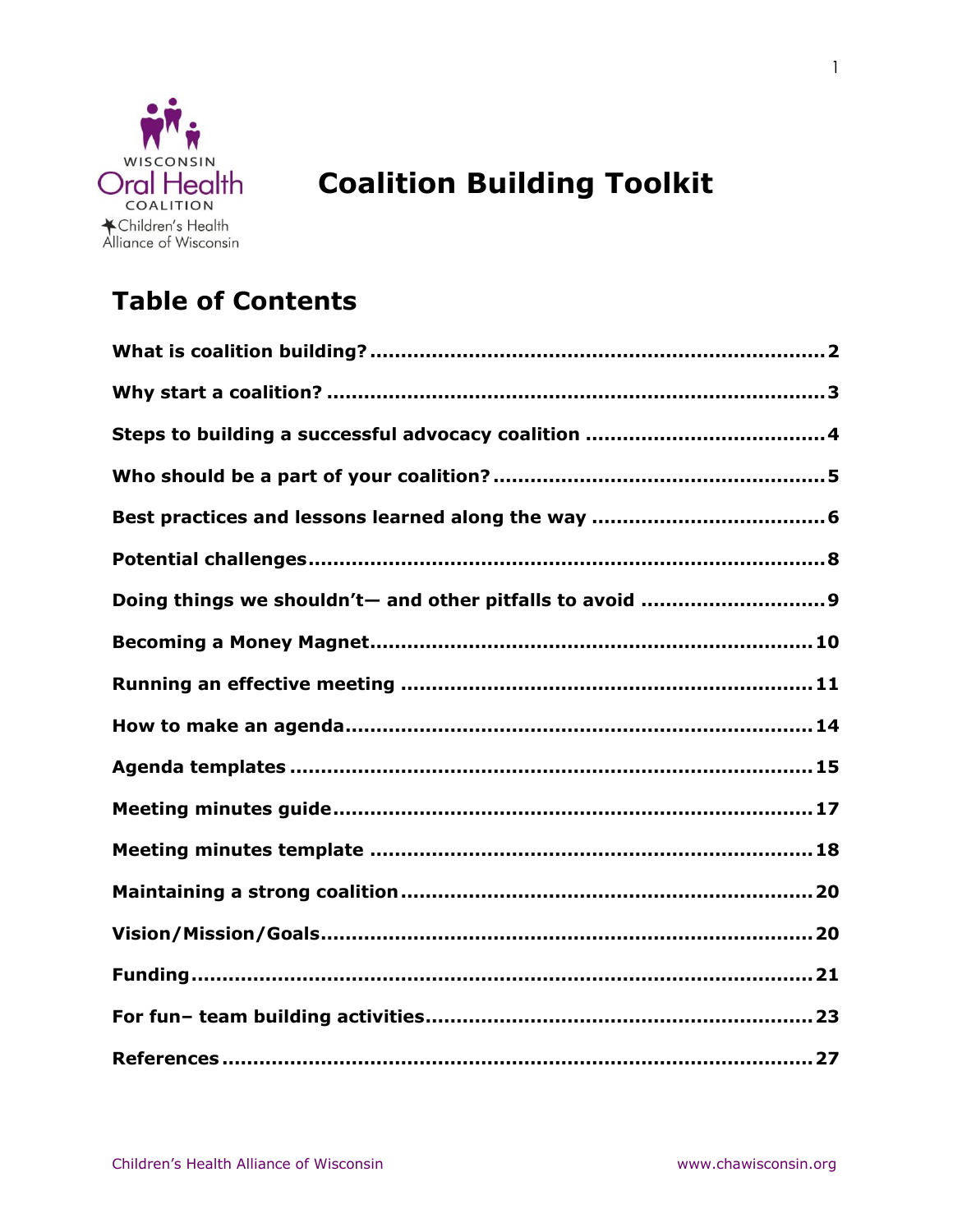# <span id="page-1-0"></span>**What is coalition building?**

A coalition is a temporary alliance or partnering of groups in order to achieve a common purpose or to engage in joint activity. Coalition building is the process by which parties (individuals, organizations, or nations) come together to form a coalition. Forming coalitions with other groups of similar values, interests, and goals allows members to combine their resources and become more powerful than when they each acted alone.

*http://www.beyondintractability.org/essay/coalition-building*



*http://www.referenceforbusiness.com/photos/coalition-building-707.jpg*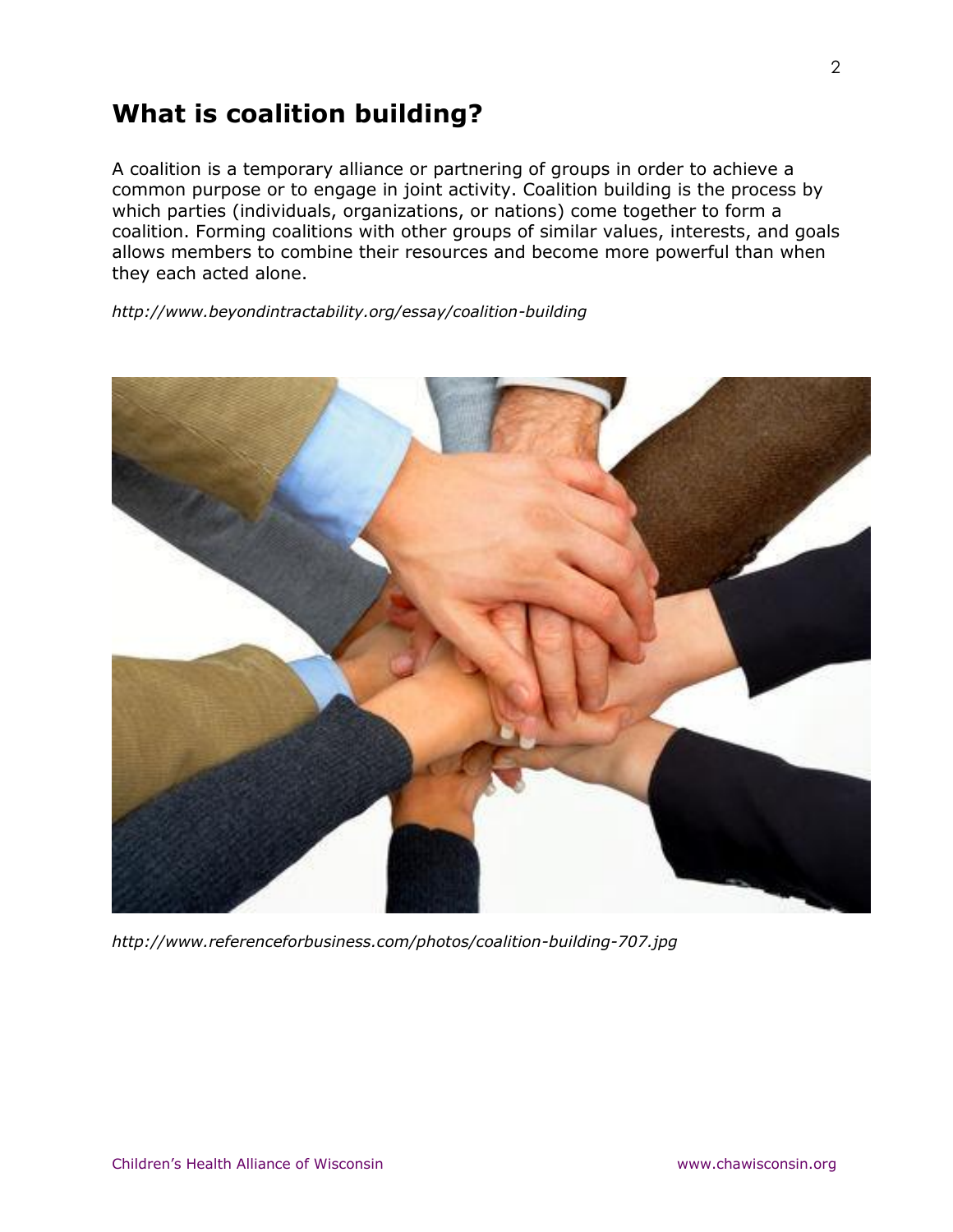## <span id="page-2-0"></span>**Why start a coalition?**

- **To address an urgent situation.**
- **To obtain or provide services**. It may take a coalition either initially or over the long term – to design, obtain funding for, and/or run a needed intervention in the industry.
- **To bring about more effective and efficient delivery of programs and eliminate any unnecessary duplication of effort**. Gathering all the players involved in a particular issue can result in a more cohesive and comprehensive intervention. Rather than duplicating their efforts, organizations can split up or coordinate responsibilities in ways that afford more participants access to programs and allow for a greater variety of services.
- **To pool resources**. A number of organizations and individuals together may have the resources to accomplish a task that would have otherwise been difficult to do alone.
- **To increase communication among groups and break down stereotypes**. Bringing together groups and individuals from many sectors of business can create alliances where there was little contact before. Working together toward common goals can help people break down barriers and preconceptions, and learn to trust one another.
- **To plan and launch business-wide initiatives on a variety of issues.** In addition to addressing immediately pressing issues or promoting or providing services, coalitions can serve to unify efforts around long-term campaigns.
- **To create long-term, permanent social change.** Real change usually takes place over a period of time through people gaining trust, sharing ideas, and getting beyond their preconceptions to the real issues underlying business needs. A coalition, with its structure of cooperation among diverse groups and individuals and its problem-solving focus, can ease and sometimes accelerate the process of change in a business.

*http://calcontrk.org/calt/start-coalition/*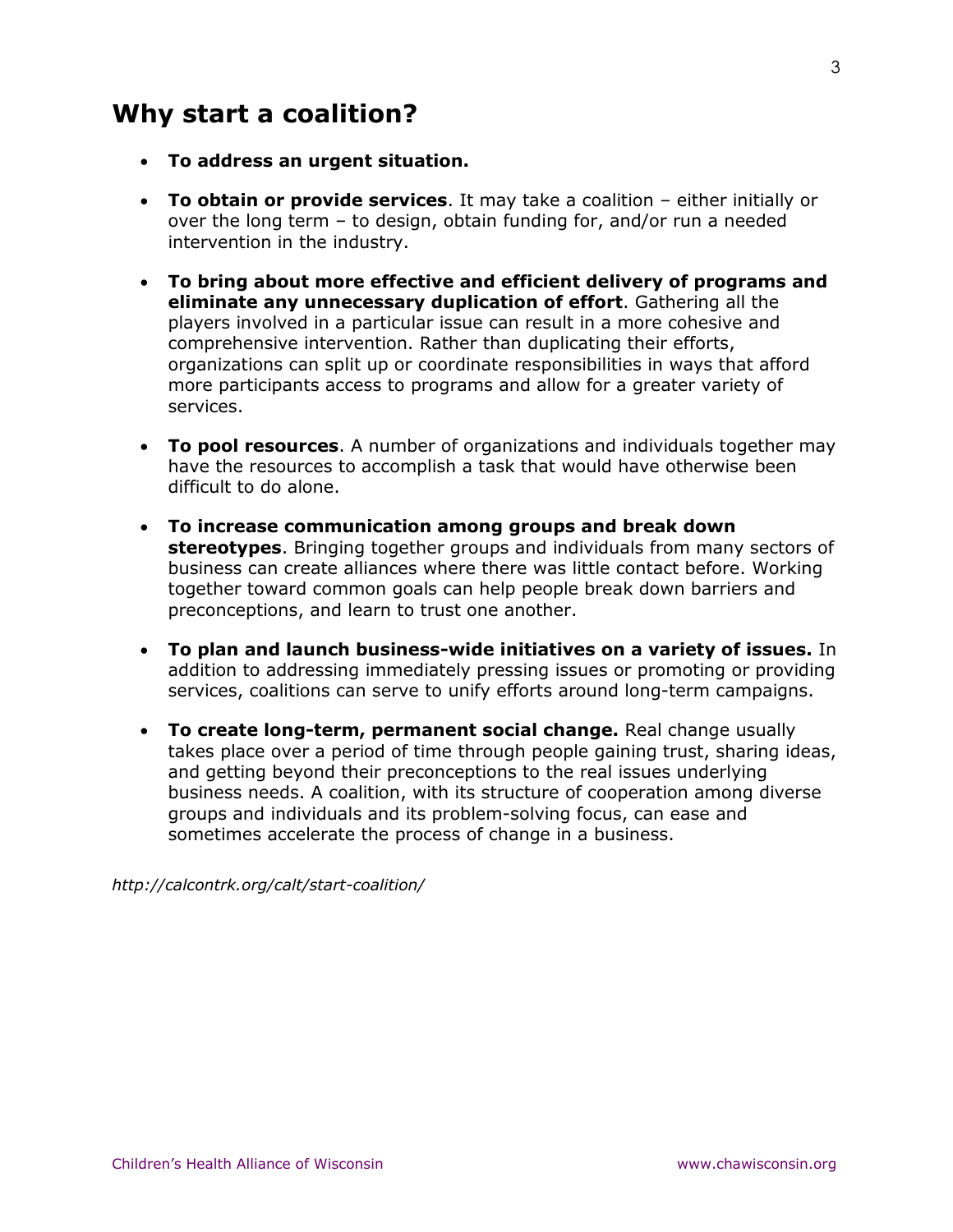# <span id="page-3-0"></span>**Steps to building a successful advocacy coalition**

### **1. Define Objectives and Environment**

- Define the issue and the coalition's objectives. What is the issue from your organization's point of view? What is the coalition trying to accomplish by coming together?
- Define the environment in which the issue resides. What is the political climate? Where is public opinion?

### **2. Identify Stakeholders and Possible Allies**

- What other organizations or stakeholders will benefit from this legislation?
- Look beyond "the usual suspects" − think outside of the box in looking for allies.
- Find the right mix coalitions of organizations that are frequent political opponents can be powerful.

### **3. Recruit Coalition Partners**

- Strategize how to maintain, balance and control diverse/disparate groups.
- Be clear and straightforward in recruiting coalition partners. Tell them what's in it for your organization and show them how their organization can benefit.

### **4. Create a Coalition Structure**

- Identify roles needed for the coalition to function then assign those responsibilities across the membership.
- Assign a coordinating function to one organization someone needs to hold the group together and manage communications.

### **5. Create a Communication Network**

- Identify a person who can be depended upon to perform all internal coalition communication.
- Identify a single spokesperson for all public communication.
- Communicate often, openly and with all coalition partners.

## **6. Develop a Message**

- $\bullet$  Keep it simple.
- Keep it local and make use of your coalition members' locations by crafting the coalition's massage to fit local audiences.
- Keep it relevant. The message should reflect the concerns of the audience.
- Repeat your message over and over (and over again)

*http://www.ala.org/advocacy/advleg/advocacyuniversity/coalitionbuilding/getting\_started*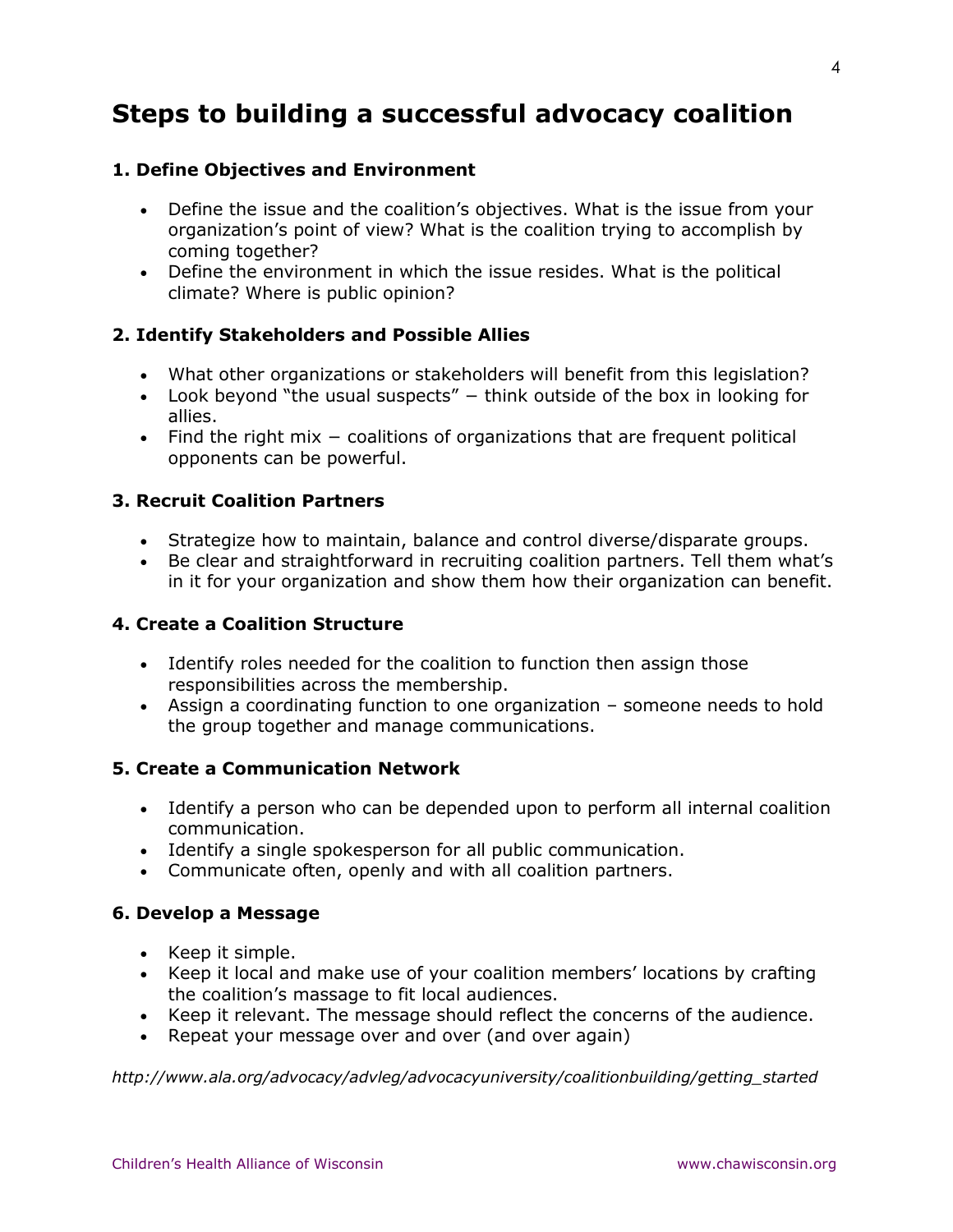# <span id="page-4-0"></span>**Who should be a part of your coalition?**

In general, the broader the membership of any coalition, the better, but there are certain people and groups whose representation in a coalition is absolutely essential, first and foremost – **Stakeholders.** 

These are the people who have a stake in the success of the coalition's efforts.

They can include:

- **Those most affected by the issue.** These may comprise the current or potential participants in an industry, people many times who lack the ability to individually change government or public opinion. It makes no sense, and is patently unfair, to make decisions that affect people's lives without including them in the process, such as the elimination of the use of certain aged diesel trucks or retroactive regulatory authority.
- **Formal and informal helpers, those charged with carrying out business functions related to the issue, and others affected by what the coalition might do.** The staff members of trade associations or other organizations, business and government agencies, other local employers, health department employees, school nurses, pediatricians, dental hygienists, dentists, insurance reps, etc – some or all of these and/or many others may be directly or indirectly involved in the results of coalition initiatives.

*Adapted from http://transportistaslatinos.org/en/calt/part-coalition/*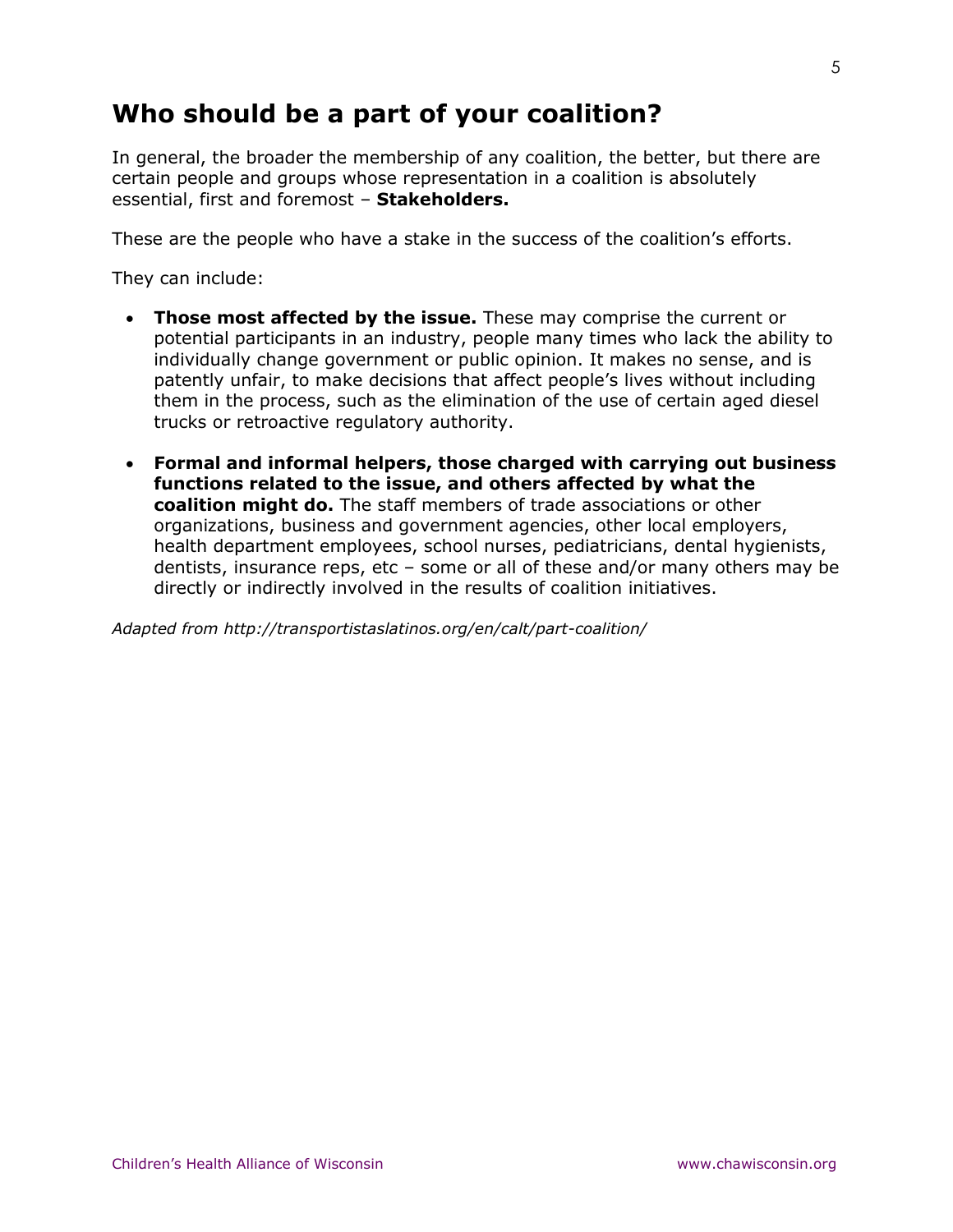# <span id="page-5-0"></span>**Best practices and lessons learned along the way**

- **Build Coalitions (if possible) in good times.** Don't wait until there's a critical issue facing your library. If your partners are already in place, it's easier to mobilize in challenging times.
- **Be there when your partners need you.** Coalitions require members to be there for each other even when the issue may not affect your library.
- **Choose unifying issues.** The most effective coalitions come together in response to a common issue. Make sure the development of group goals is a joint process, done early in the formation of the coalition.
- **Understand and respect each group's self interest.** There must be a balance between the goals and needs of the coalition and those of the individual organizations.
- **Respect each group's internal process.** Understand and respect the differences among the groups.
- **Acknowledge and use the diversity of each group.** Not everyone will always agree with the coalition's actions, and sometimes the minority will be right. Make sure to take everyone's opinion into account and to use diversity to energize discussion, rather than be a source of division.
- **Communicate openly and freely with everyone.** Make sure that all lines of communication − within and among the coalition members, with the media, and with the community – are wide open. Open communication ensures that no one feels left out.
- **Focus on a single message as much as possible.** Multiple messages are confusing and dilute your intent. Create a message that is succinct and easy for coalition members, legislators and stakeholders to remember.
- **Structure decision-making carefully.** Finding consensus is very important when making decisions as a coalition. Every group must listen to each other, debate and discuss until they can find common ground.
- **Distribute credit fairly.** Recognize the variability of contributions. Each of the member organizations has something to offer − volunteers, meeting space, funding, copying, publicity, etc. Each is important; be sure to acknowledge them.
- **Formalize your coalition.** It is best to make explicit agreements. Make sure that everyone understands what their responsibilities and rights are. Being clear can help to prevent conflicts.
- **Create an emergency response committee.** This committee is prepared to respond to political climate changes, media requests and the need to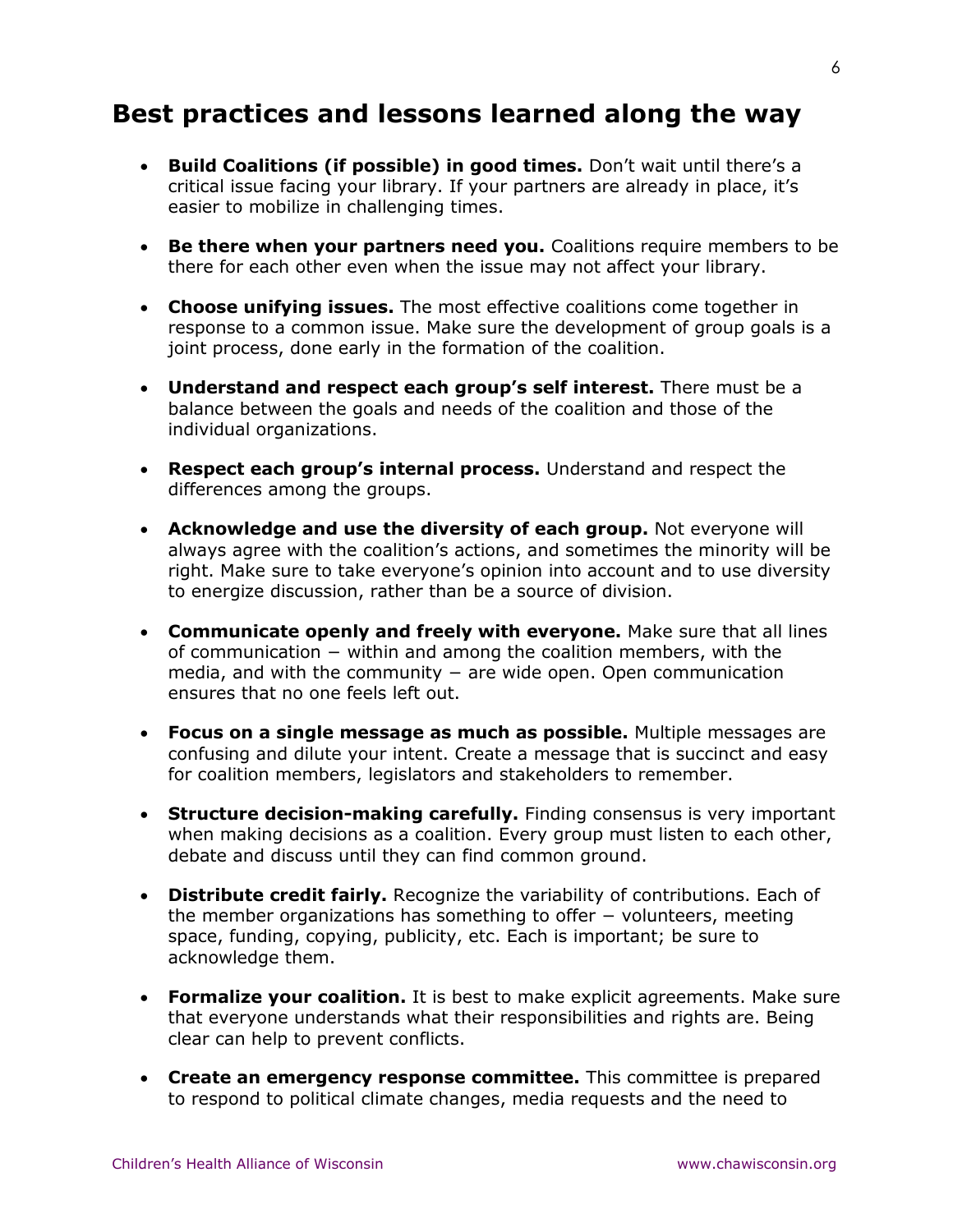make decisions any time of the day or night. Keep issues from becoming emergencies.

 **Advocacy is a year-round effort.** Your elected officials should not hear from you only at budget time.

*http://www.ala.org/advocacy/advleg/advocacyuniversity/coalitionbuilding/bestpractices*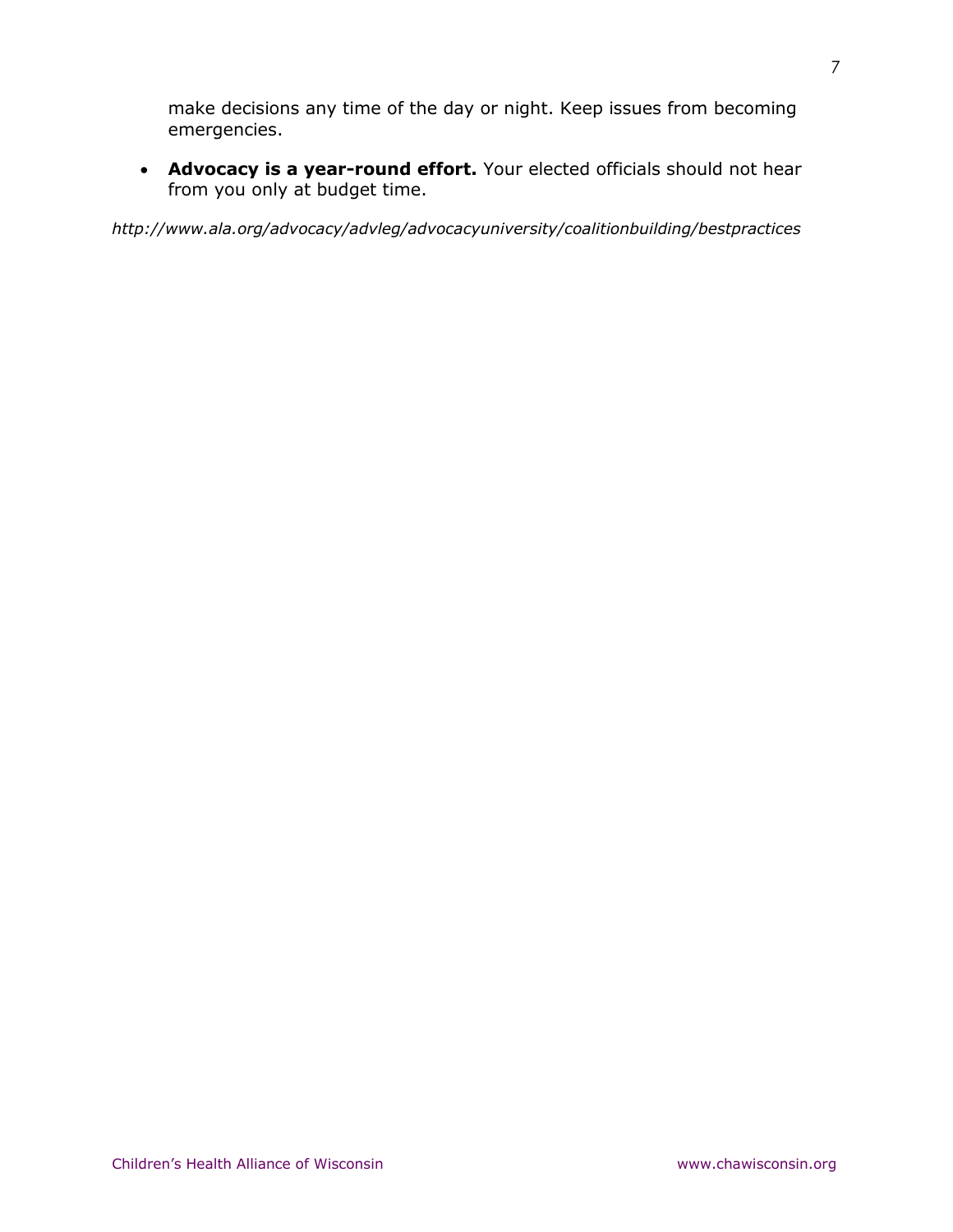# <span id="page-7-0"></span>**Potential challenges**

- **Turf issues.** Sensitivity about sharing work between individuals and organizations can be sensitive. Convince member organizations and individuals that working together will benefit them all.
- **Domination by one organization or group.** Coalitions are diverse by definition, and this diversity is part of what makes them strong. Create a participatory atmosphere and encourage everyone to give their ideas and time so no one group dominates.
- **Losing focus.** Coalitions must always keep in mind the community they are working to improve, and keep community concerns and needs at the forefront of their work.
- **Leadership issues.** Coalitions demand a very special kind of collaborative leadership which can harness the strength of everyone involved. Cultivation of this leadership is important to success.

*http://www.ala.org/advocacy/advleg/advocacyuniversity/coalitionbuilding/bestpractices*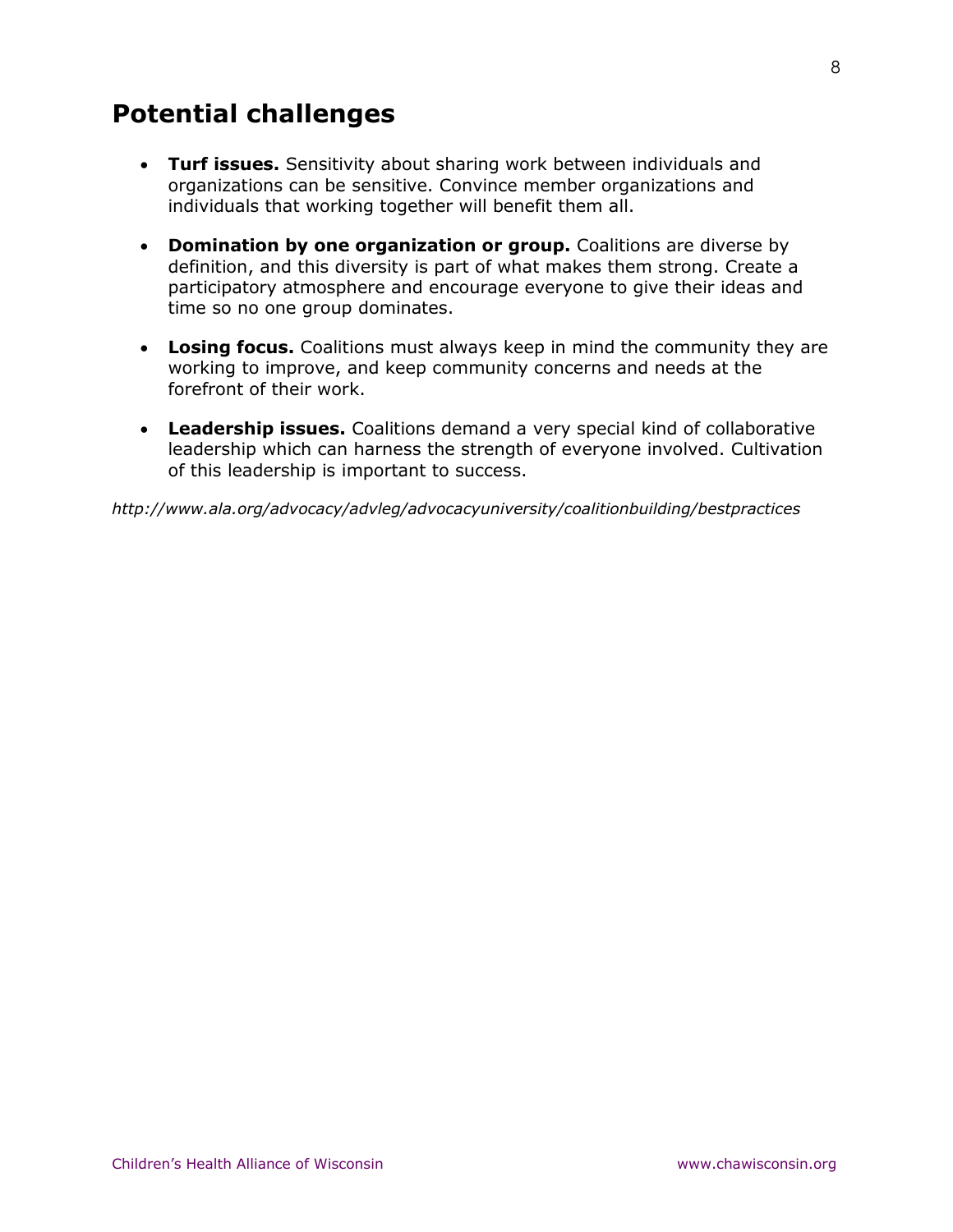# <span id="page-8-0"></span>**Doing things we shouldn't— and other pitfalls to avoid**

- **Claiming the glory.** Despite your level of involvement, never assume you know all the details. So much can happen because of an impromptu conversation or a personal relationship of which you are unaware. Share the accolades. Make sure partners and co-workers are recognized for their participation. Even if a partner didn't participate as you would have liked on this project, it is the partnership that is important today and, possibly, in the future.
- **Expecting immediate results.** Building partnerships takes time and trust. Coalitions develop over time. Even when everyone can agree that the cause is worthy (and certainly libraries fall into that category) there can be competing demands for money or space or time. Don't assume that one conversation or meeting will be sufficient to accomplish the goal. It may take months or even years to bring the right combination of people and resources together to make the dream reality.
- **Expecting that what you start with is what you'll get**. Advocacy is organic. Well planned approaches and informed partners will help move an initiative in a single direction but the final outcome may be tempered by many factors beyond the control of coalition members.
- **Hating the process**. Advocacy is not speed dating. While there is a danger that so much effort is spent on introspective development that the goal gets lost, successful coalitions acknowledge a portion of time and effort will be needed on the "who, what, when, where and how" details.
- **Wanting only the glamorous jobs**. Regardless of the collaborative project, there will be some tasks that are easier, more fun or more rewarding, and the opposite will also be true. As a coalition member, stay focused on the shared goal and help with whatever it takes to get the job done.
- **Making assumptions**. Assuming anything about your coalition partners can be detrimental whether assuming the goals are clear, the facts are known or everyone has all the information. Coalitions take work to succeed and your success will depend on exploring different perspectives, identifying talents, and sharing information.
- **Believing you're too diverse to succeed**. No one is saying that coalition building is necessarily easy. Each member may be asked to work outside his or her comfort zone, but the act of engaging in meaningful discussion for a shared goal may be the key to convincing a decision maker of the merits of a project.

*http://www.ala.org/advocacy/advleg/advocacyuniversity/coalitionbuilding/bad\_coalitions*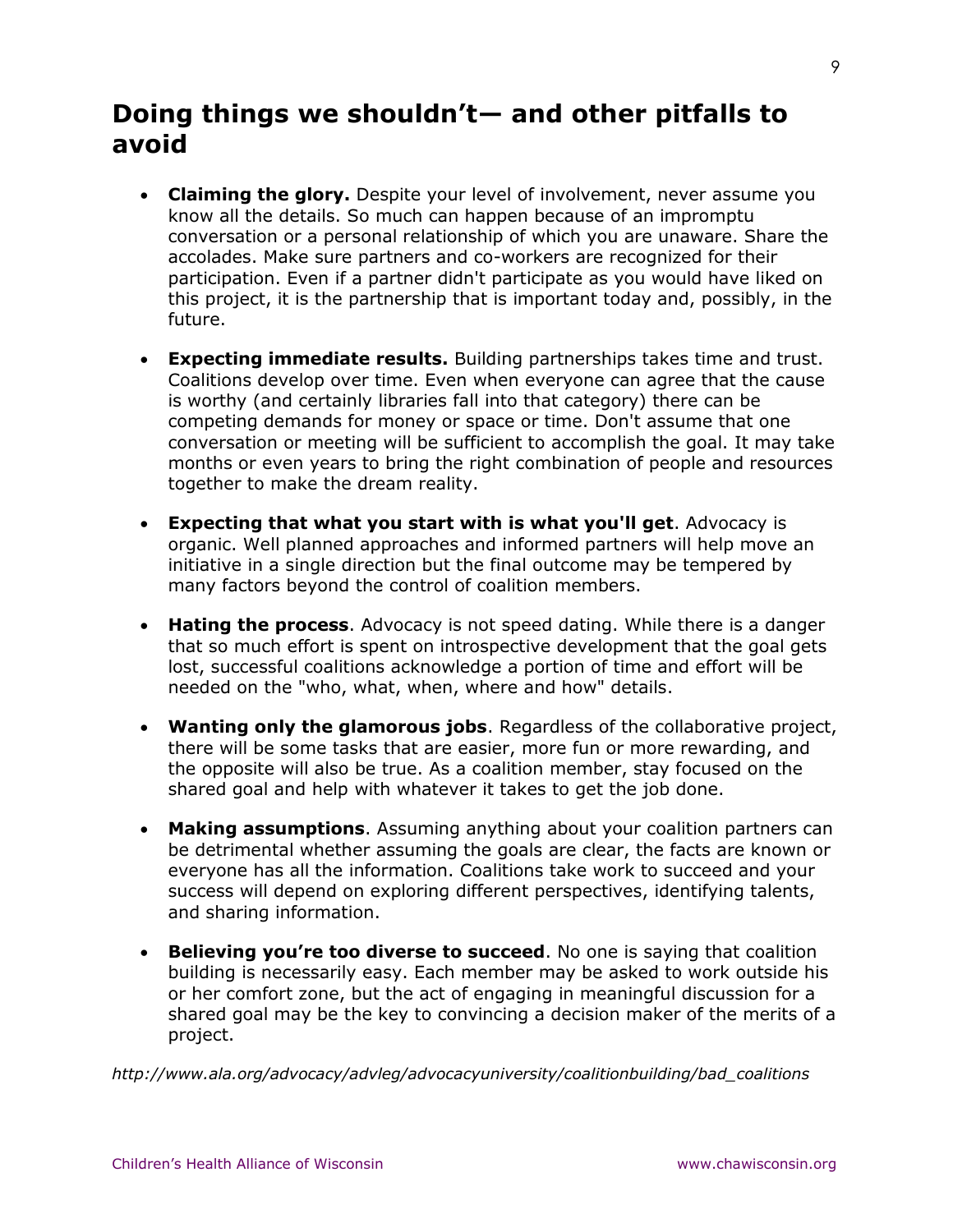# <span id="page-9-0"></span>**Becoming a Money Magnet**

Communication strategies, systems and processes can enable you to present yourself in a way that is clear and attractive to donors, grantors, and other possible funding sources. Following some very basic communication guidelines can help enhance your coalition's "fund-ability."

Identify potential donors, grantors, funders, and other possible "gift givers."

Learn about their areas of interest/focus and their motivators.

Inform them about who you are. Clearly communicate your:

- Identity
- Mission
- Message
- Credibility
- Contacts who do they call or write?

Invite them to give you money. Yes, you have to ask for it. Make sure to communicate:

- What do you want?
- Why do you need it?
- How is the coalition supported and why do you need *their* support?
- Tell them what you will do with their money: Develop systems to document what have you done with money you have spent or plan to spend.
- Know how much an initiative/project costs. (\$ \_ funds one care team training, Advance Care Planning materials package, etc).

Involve them in what you are doing.

- Tell them how their money will make a difference: What specific changes have occurred or *will* occur because of what you do?
- Requires that you develop systems to clearly document and summarize outcomes
- Maintain relationships send thank you's to donors and supporters, and follow-up with any funders about the project.

### *www.caringinfo.org*

*The Hospice of the Florida Suncoast Copyright Fall 2004 Updated March 2005 Copying by permission of The Hospice of the Florida Suncoast*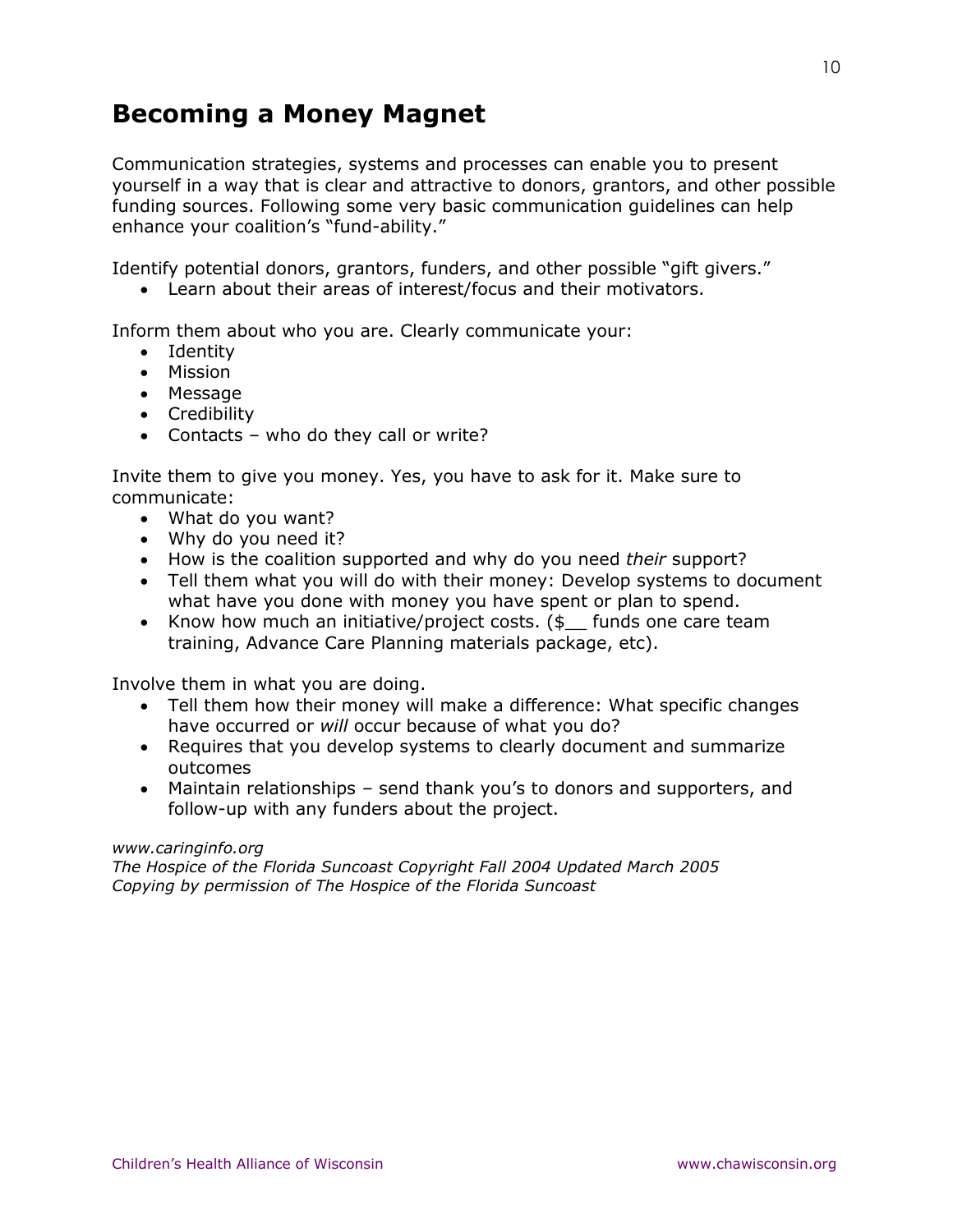# <span id="page-10-0"></span>**Running an effective meeting— establishing an objective and sticking to it**

There are good meetings and there are bad meetings. Bad meetings drone on forever, you never seem to get to the point, and you leave wondering why you were even present. Effective ones leave you energized and feeling that you've really accomplished something.

So what makes a meeting effective? This really boils down to three things:

- 1. They achieve the meeting's objective.
- 2. They take up a minimum amount of time.
- 3. They leave participants feeling that a sensible process has been followed.

If you structure your meeting planning, preparation, execution, and follow up around these three basic criteria, the result will be an effective meeting.

## **1. The Meeting's Objective**

An effective meeting serves a useful purpose. This means that in it, you achieve a desired outcome. For a meeting to meet this outcome, or objective, you have to be clear about what it is.

Too often, people call a meeting to discuss something without really considering what a good outcome would be.

- Do you want a decision?
- Do you want to generate ideas?
- Are you getting status reports?
- Are you communicating something?
- Are you making plans?

Any of these, and a myriad of others, is an example of a meeting objective. Before you do any meeting planning, you need to focus your objective.

To help you determine what your meeting objective is, complete this sentence:

*At the close of the meeting, I want the group to...* With the end result clearly defined, you can then plan the contents of the meeting, and determine who needs to be present.

## **2. Use Time Wisely**

Time is a precious resource, and no one wants their time wasted. With the amount of time we all spend in meetings, you owe it to yourself and your team to streamline the meeting as much as possible. What's more, time wasted in a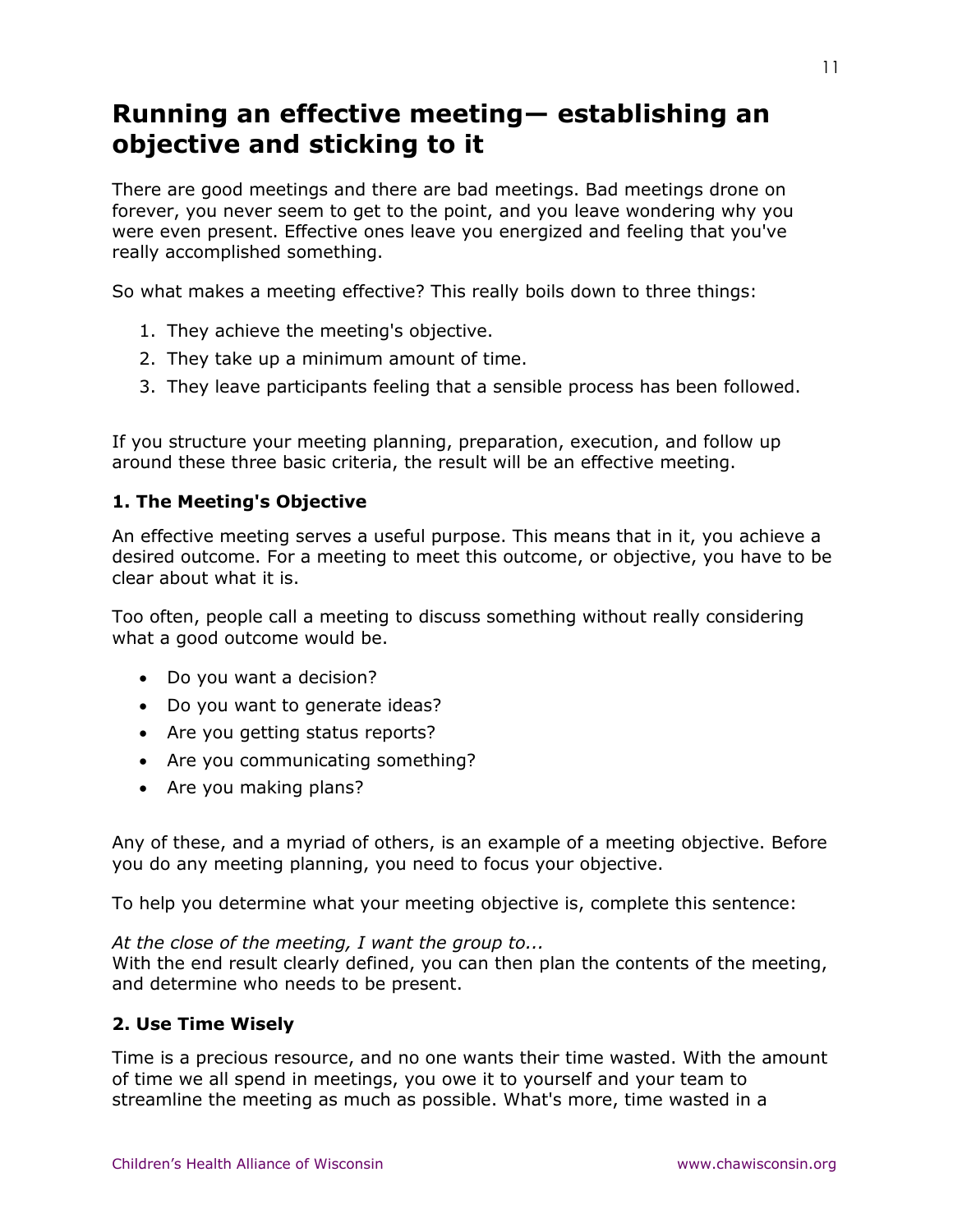meeting is time wasted for everybody attending. For example, if a critical person is 15 minutes late in an eight person meeting, that person has cost the organization two hours of lost activity.

Starting with your meeting objective, everything that happens in the meeting itself should further that objective. If it doesn't, it's superfluous and should not be included.

To ensure you cover only what needs to be covered and you stick to relevant activities, you need to create an agenda. The agenda is what you will refer to in order to keep the meeting running on target and on time.

To prepare an agenda, consider the following factors:

- Priorities what absolutely must be covered?
- Results what do need to accomplish at the meeting?
- Participants who needs to attend the meeting for it to be successful?
- $\bullet$  Sequence in what order will you cover the topics?
- Timing how much time will spend on each topic?
- Date and Time when will the meeting take place?
- Place where will the meeting take place?

With an idea of what needs to be covered and for how long, you can then look at the information that should be prepared beforehand. What do the participants need to know in order to make the most of the meeting time? And, what roles are they expected to perform in the meeting, so that they can do the right preparation?

If it's a meeting to solve a problem, ask the participants to come prepared with a viable solution. If you are discussing an ongoing project, have each participant summarize his or her progress to date and circulate the reports amongst members.

Assigning a particular topic of discussion to various people is another great way to increase involvement and interest. On the agenda, indicate who will lead the discussion or presentation of each item.

Use your agenda as your time guide. When you notice that time is running out for a particular item, consider hurrying the discussion, pushing to a decision, deferring discussion until another time, or assigning it for discussion by a subcommittee.

### **3. Satisfying Participants that a Sensible Process Has Been Followed**

Once you have an agenda prepared, you need to circulate it to the participants and get their feedback and input. Running a meeting is not a dictatorial role: You have to be participative right from the start.

Perhaps there is something important that a team member has to add. Maybe you have allotted too much, or too little, time for a particular item. There may even be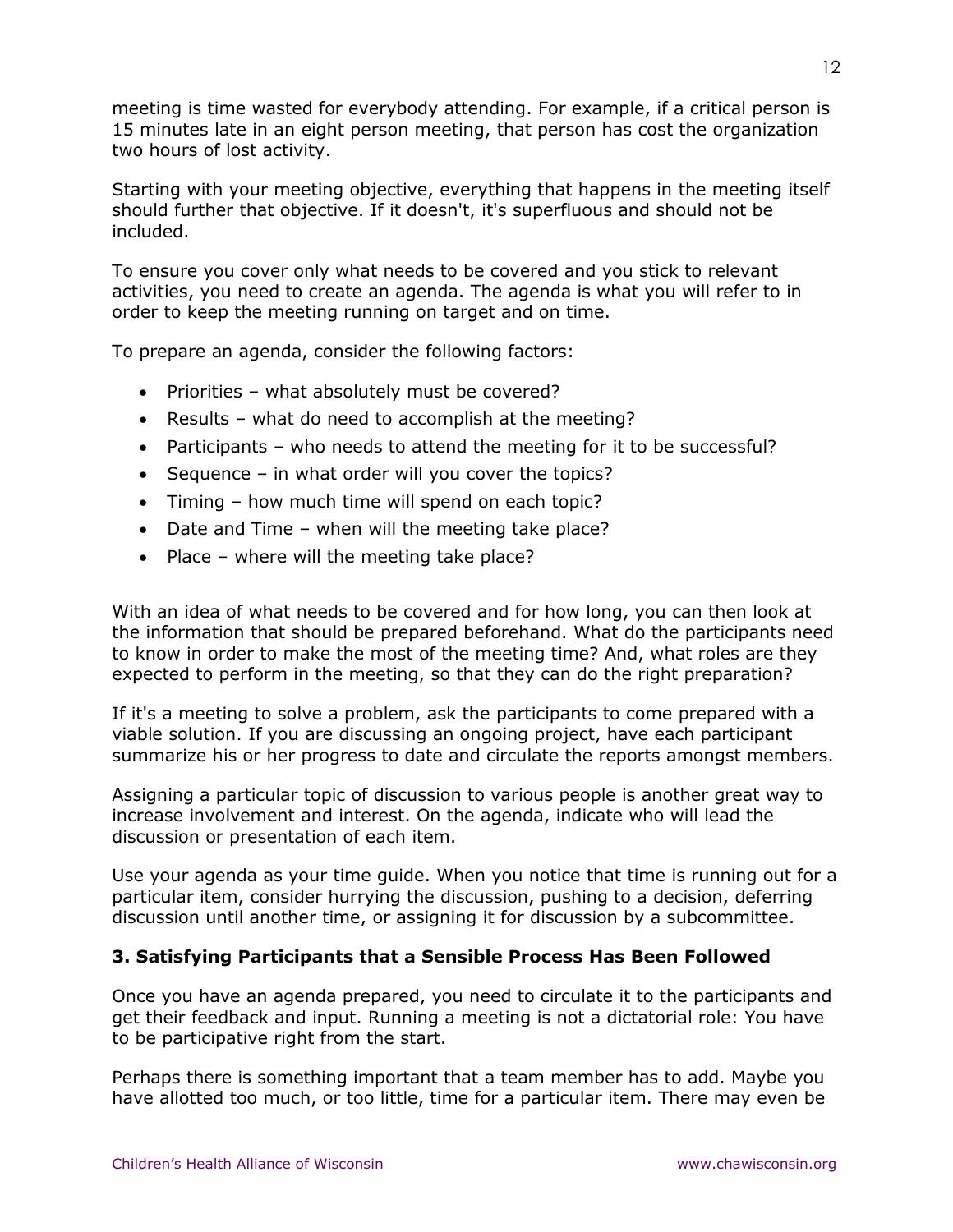some points you've included that have been settled already and can be taken off the list for discussion.

Whatever the reason, it is important you get feedback from the meeting participants about your proposed agenda.

Once in the meeting, to ensure maximum satisfaction for everyone, there are several things you should keep in mind:

- If certain people are dominating the conversation, make a point of asking others for their ideas.
- At the end of each agenda item, quickly summarize what was said, and ask people to confirm that that's a fair summary. Then make notes regarding follow-up.
- Note items that require further discussion.
- Watch body language and make adjustments as necessary. Maybe you need a break, or you need to stop someone from speaking too much.
- Ensure the meeting stays on topic.
- List all tasks that are generated at the meeting. Make a note of who is assigned to do what, and by when.
- At the close of the meeting, quickly summarize next steps and inform everyone that you will be sending out a meeting summary.

After the meeting is over, take some time to debrief, and determine what went well and what could have been done better. Evaluate the meeting's effectiveness based on how well you met the objective. This will help you continue to improve your process of running effective meetings.

Finally, prepare the meeting summary. This will be forwarded to all participants and other stakeholders. It is a record of what was accomplished and who is responsible for what as the team moves forward. This is a very crucial part of effective meetings that often gets overlooked. You need a written record of what transpired, along with a list of actions that named individuals have agreed to perform. Make sure someone is assigned to take notes during the meeting if you think you will be too busy to do so yourself.

*http://www.mindtools.com/CommSkll/RunningMeetings.htm*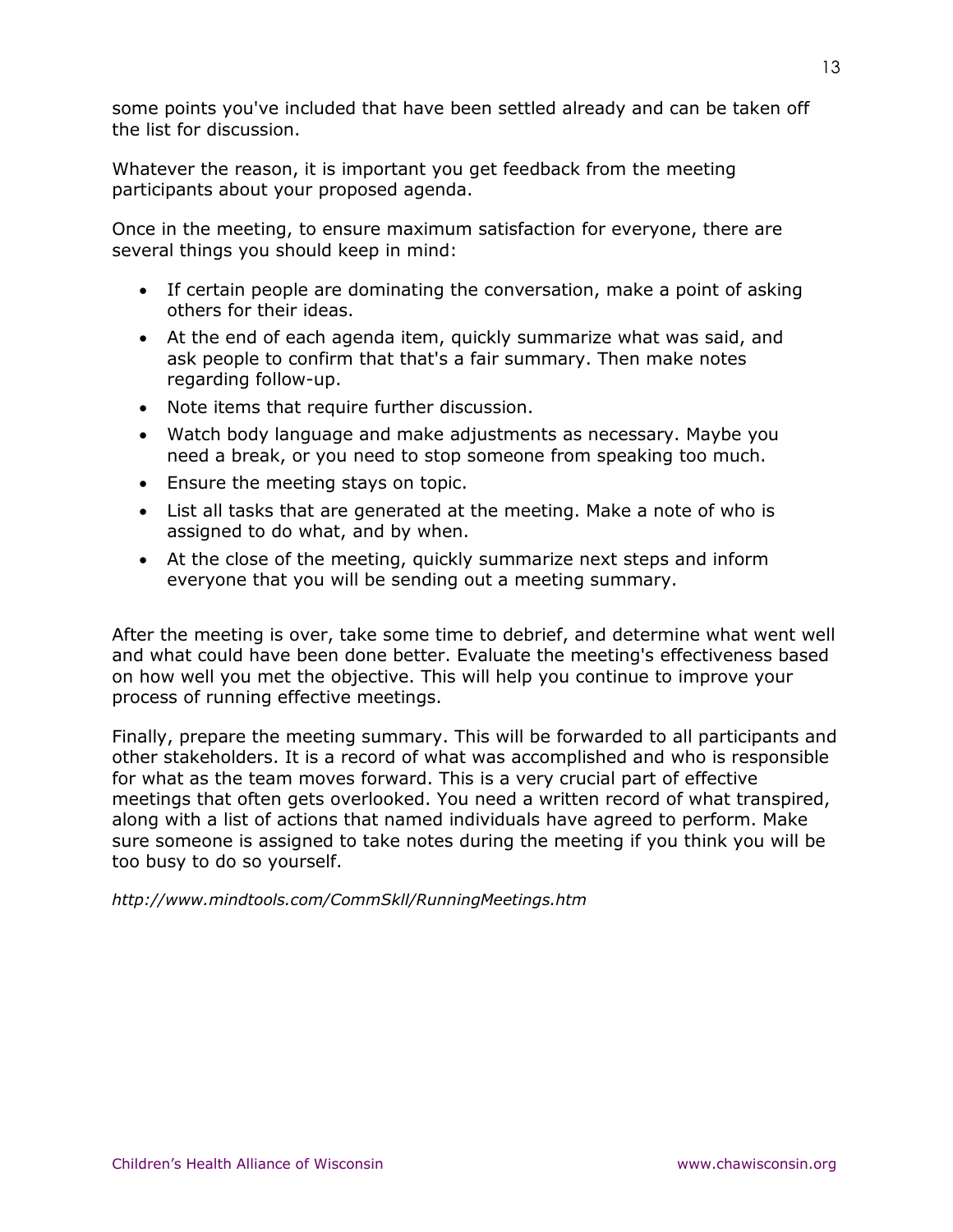# <span id="page-13-0"></span>**How to make an agenda**

### **Instructions**

- Send an email to all stakeholders of the meeting. The goals of the meeting as well as any administrative details (such as time and place) should be announced in this email.
- Request an accept or decline notice from all meeting participants. Make it clear that once meeting participants have accepted the invitation, they will be expected to attend.
- Solicit agenda items from meeting attendees. Place a deadline on this request: All requested additions to the agenda should be submitted no later than three days before the meeting. The request should include the amount of time that should be reserved for the presentation and the format for the presentation.
- Organize and summarize all agenda requests and make sure they're directly related to the goal of the meeting. Use a heading to describe each agenda item, and include a presenter name and time. It is okay to recommend that an item be discussed at another meeting.
- Send the agenda to all meeting participants one day before the meeting date. This should include a recap of the email sent in Step 1. It should remind participants about meeting goals, location, duration and time. Offer a final opportunity for presenters to change the order of the presentation or the time allotment.

Follow the agenda. This may seem obvious, but as the coordinator it is your job to be the timekeeper or to assign this role to one of the meeting participants not presenting.

*http://www.ehow.com/how\_5154492\_make-agendas.html*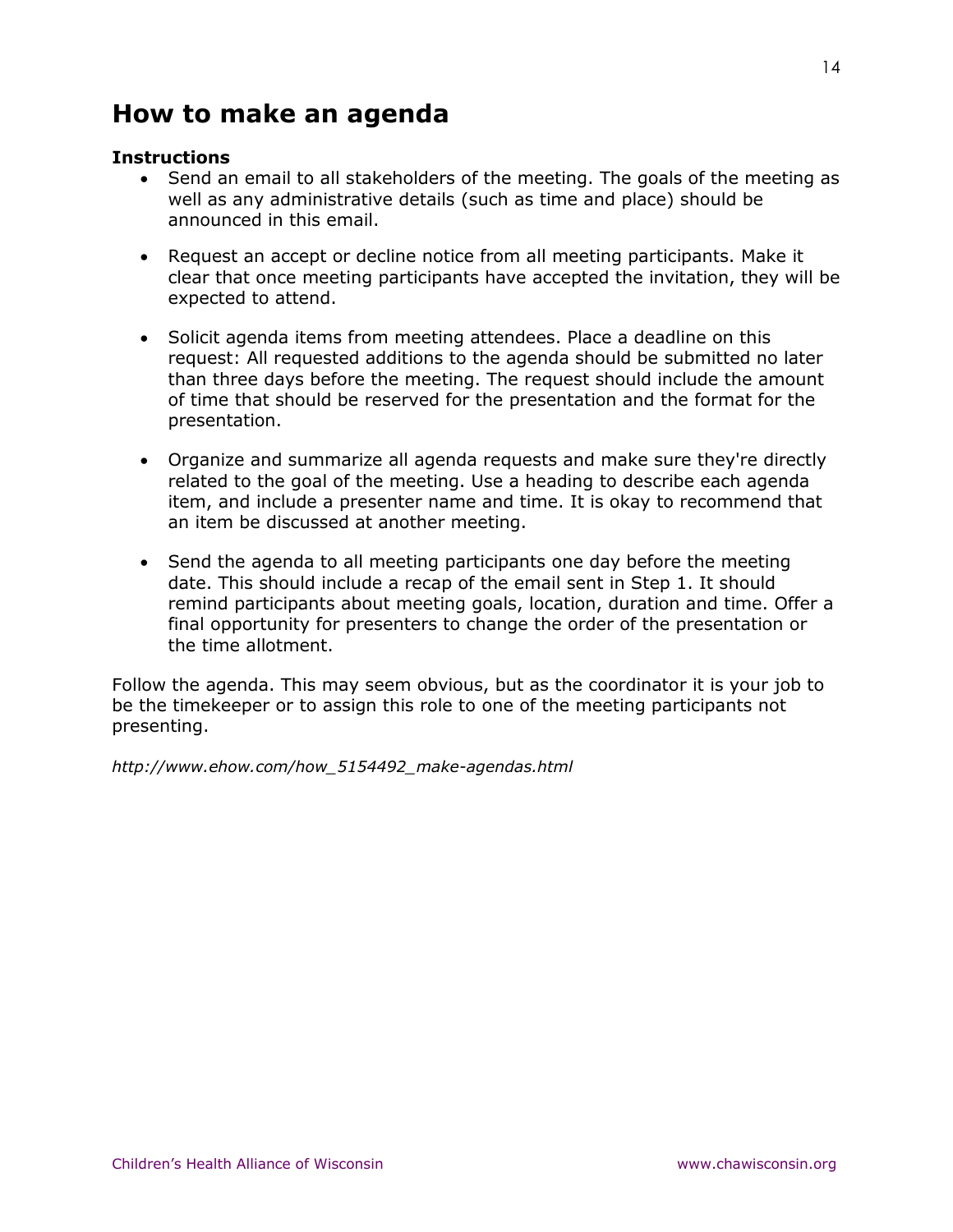# <span id="page-14-0"></span>**Agenda templates**

| <b>TEAM MEETING</b>      |                         | [Date]<br>[Time]<br>[Location] |
|--------------------------|-------------------------|--------------------------------|
| Meeting called by:       | <b>Type of meeting:</b> |                                |
| <b>Facilitator:</b>      | Note taker:             |                                |
| Timekeeper:              |                         |                                |
| <b>Attendees:</b>        |                         |                                |
| Please read:             |                         |                                |
| <b>Please bring:</b>     |                         |                                |
| <b>AGENDA ITEMS</b>      |                         |                                |
| <b>Topic</b>             | <b>Presenter</b>        | <b>Time allotted</b>           |
| $\checkmark$             |                         |                                |
|                          |                         |                                |
|                          |                         |                                |
|                          |                         |                                |
|                          |                         |                                |
|                          |                         |                                |
|                          |                         |                                |
|                          |                         |                                |
|                          |                         |                                |
|                          |                         |                                |
|                          |                         |                                |
| <b>OTHER INFORMATION</b> |                         |                                |
| Observers:               |                         |                                |
| <b>Resources:</b>        |                         |                                |
| <b>Special notes:</b>    |                         |                                |
|                          |                         |                                |
|                          |                         |                                |
|                          |                         | Meeting Agenda Template        |

*www.templatesmob.com*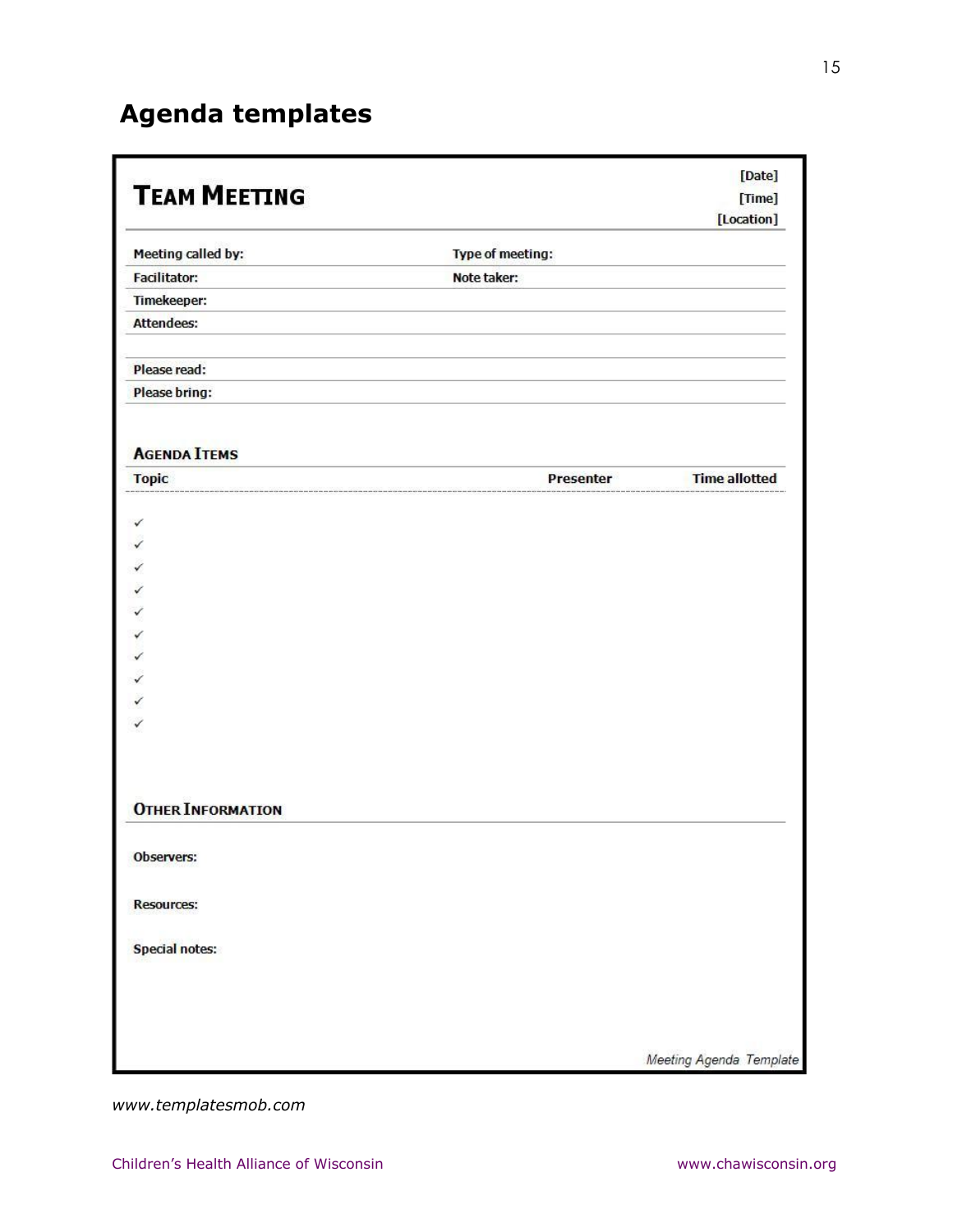| DATE & TIME:<br><b>LOCATION:</b>                                                                                                                                                                                        | <b>FACILITATOR:</b>                                                  |                     |                                                                                                                       |             |
|-------------------------------------------------------------------------------------------------------------------------------------------------------------------------------------------------------------------------|----------------------------------------------------------------------|---------------------|-----------------------------------------------------------------------------------------------------------------------|-------------|
| PURPOSE OF THE MEETING:                                                                                                                                                                                                 | NOTE-TAKER:                                                          |                     | <b>TIMEKEEPER:</b>                                                                                                    |             |
|                                                                                                                                                                                                                         |                                                                      | OTHER PARTICIPANTS: |                                                                                                                       |             |
|                                                                                                                                                                                                                         |                                                                      |                     |                                                                                                                       |             |
| BEFORE THE MEETING, complete these sections:<br><b>AGENDA ITEMS:</b>                                                                                                                                                    | <b>TIME &amp; LEAD</b>                                               |                     | DURING THE MEETING, use the section below to record<br>decisions, next steps, agenda items for the next meeting, etc. |             |
| 1. Ensure that key roles are filed: tuolisex, rote taker, timeraper<br>Review the purpose of this meeting<br>Review the agenda and make any necessary updates<br>Revisit the improvement idea from the previous meeting | 5 minutes<br>Led by the<br>facilitator                               |                     |                                                                                                                       |             |
| 2.                                                                                                                                                                                                                      |                                                                      |                     |                                                                                                                       |             |
| ã.                                                                                                                                                                                                                      |                                                                      |                     |                                                                                                                       |             |
| 4.                                                                                                                                                                                                                      |                                                                      |                     |                                                                                                                       |             |
| б.                                                                                                                                                                                                                      |                                                                      |                     |                                                                                                                       |             |
| 6.                                                                                                                                                                                                                      |                                                                      |                     |                                                                                                                       |             |
| 7.                                                                                                                                                                                                                      |                                                                      |                     |                                                                                                                       |             |
| Last agenda tem:<br>> Evaluate this meeting using the quick assessment below<br>> Decide on one improvement for the next meeting<br>> Plan the next meeting                                                             |                                                                      |                     |                                                                                                                       |             |
| <b>EVALUATE THIS MEETING:</b>                                                                                                                                                                                           | How can the NEXT MEETING be                                          |                     | PLAN THE NEXT MEETING:                                                                                                |             |
| We stayed on track with our agenda: []NO []YES<br>$\Box$ NO $\Box$ YES<br>Everyone participated:<br>We achieved the meeting purpose:<br>$\square$ NO $\square$ YES                                                      | better than this meeting? Decide<br>on one action and write it here: |                     | Purpose:                                                                                                              |             |
| $\Box$ NO $\Box$ YES<br>We darified our next steps:                                                                                                                                                                     |                                                                      |                     | Date and time:                                                                                                        |             |
| This meeting was time well spent.<br>$\Box$ NO $\Box$ YES                                                                                                                                                               |                                                                      |                     | Fadilator:<br>Note-taker:                                                                                             | Timeleeper: |

*https://a1designer.wordpress.com*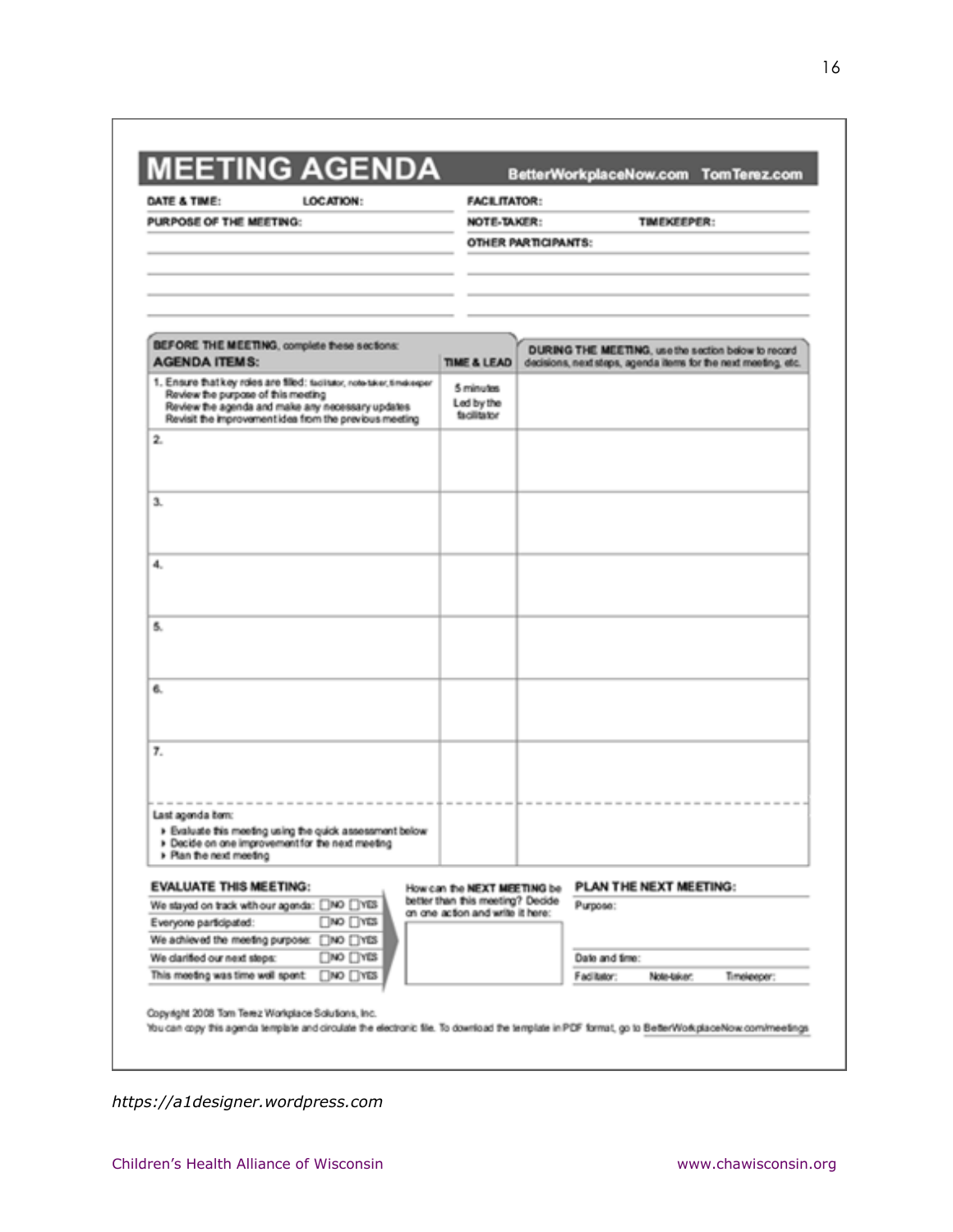# <span id="page-16-0"></span>**Meeting minutes guide**

These days, many of us find ourselves in the position of taking minutes without a clue of how to go about it. The following is a guide for making this task easier:

- Ensure that all of the essential elements are noted, such as type of meeting, name of the organization, date and time, venue, name of the chair or facilitator, main topics and the time of adjournment. For formal and corporate meetings include approval of previous minutes, and all resolutions.
- Prepare an outline based on the agenda ahead of time, and leave plenty of white space for notes. By having the topics already written down, you can jump right on to a new topic without pause.
- Prepare a list of expected attendees and check off the names as people enter the room. Or, you can pass around an attendance sheet for everyone to sign as the meeting starts.
- To be sure about who said what, make a map of the seating arrangement, and make sure to ask for introductions of unfamiliar people.
- Don't make the mistake of recording every single comment. Concentrate on getting the gist of the discussion and taking enough notes to summarize it later. Think in terms of issues discussed, major points raised and decisions taken.
- Use whatever recording method is comfortable for you, a notepad, a laptop computer, a tape recorder, a steno pad, or shorthand. It might be a good idea to make sound recordings of important meetings as a backup to your notes.
- If you are an active participant in the meeting, be prepared! Study the issues to be discussed and have your questions ready ahead of time. If you have to concentrate on grasping the issues while you are making your notes, they won't make any sense to you later.
- Don't wait too long to type up the minutes, especially while your memory is fresh. Be sure to have the minutes approved by the chair or facilitator before distributing them to the attendees.
- Don't be intimidated by the prospect of taking minutes. Concise and coherent minutes are the mark of a professional. The very process of recording minutes can give you a deeper understanding of the issues faced by your organization along with ability to focus on what's important.

*http://meetingwizard.org/meetings/taking-minutes.cfm?re=7*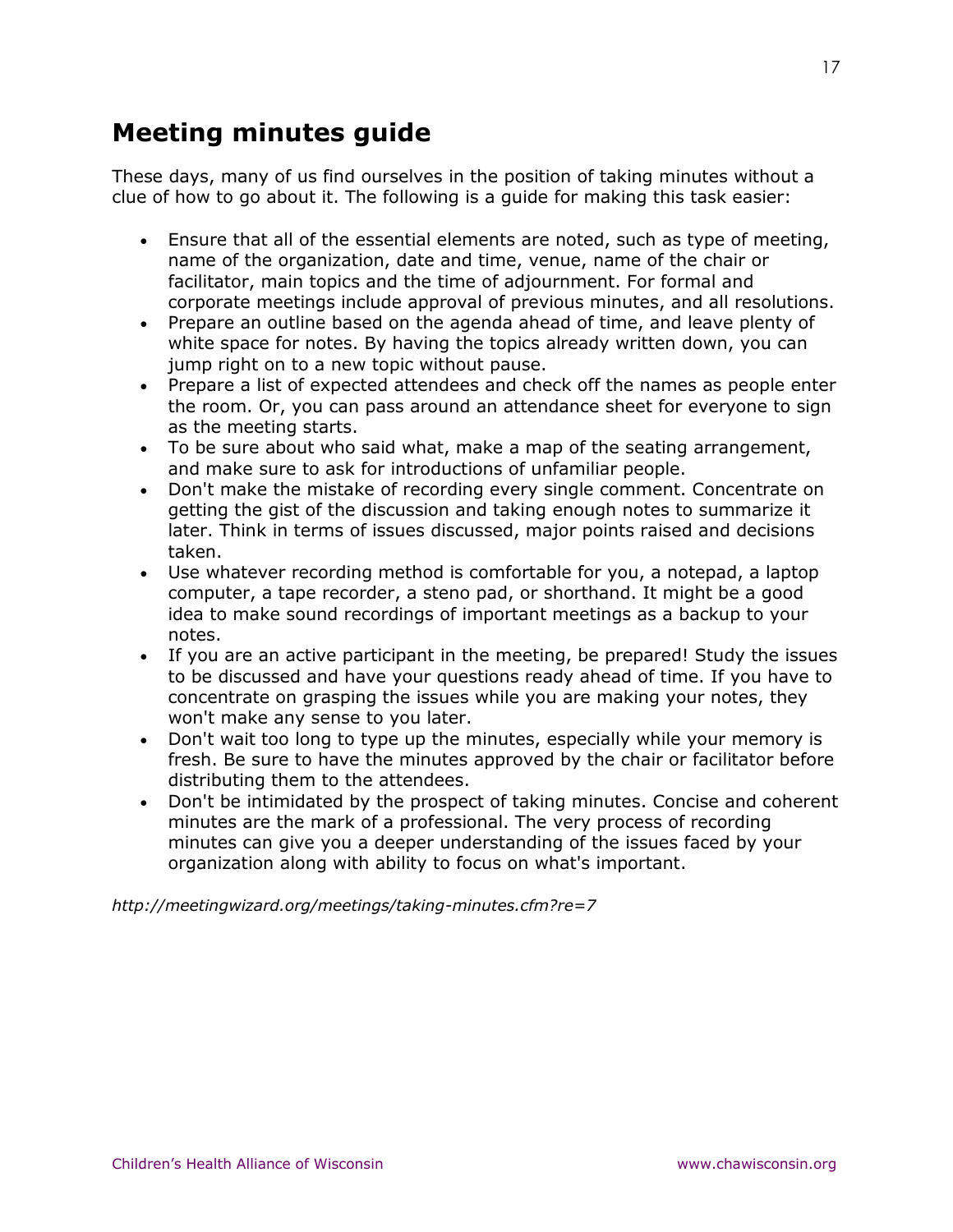# <span id="page-17-0"></span>**Meeting minutes template**

## **Meeting Title MINUTES** [MEETING DATE] [MEETING TIME] [MEETING LOCATION] MEETING CALLED BY **TYPE OF MEETING FACILITATOR NOTE TAKER TIMEKEEPER ATTENDEES**

## Agenda topics

| [TIME ALLOTTED]     | [AGENDA TOPIC] |                           | [PRESENTER]     |
|---------------------|----------------|---------------------------|-----------------|
| <b>DISCUSSION</b>   |                |                           |                 |
|                     |                |                           |                 |
|                     |                |                           |                 |
| <b>CONCLUSIONS</b>  |                |                           |                 |
|                     |                |                           |                 |
| <b>ACTION ITEMS</b> |                | <b>PERSON RESPONSIBLE</b> | <b>DEADLINE</b> |
|                     |                |                           |                 |
|                     |                |                           |                 |
| [TIME ALLOTTED]     | [AGENDA TOPIC] |                           | [PRESENTER]     |
| <b>DISCUSSION</b>   |                |                           |                 |
|                     |                |                           |                 |

*http://www.meeting-minutes-template.com/wp-content/uploads/2011/11/Project-Meeting-Minutes-Template.png*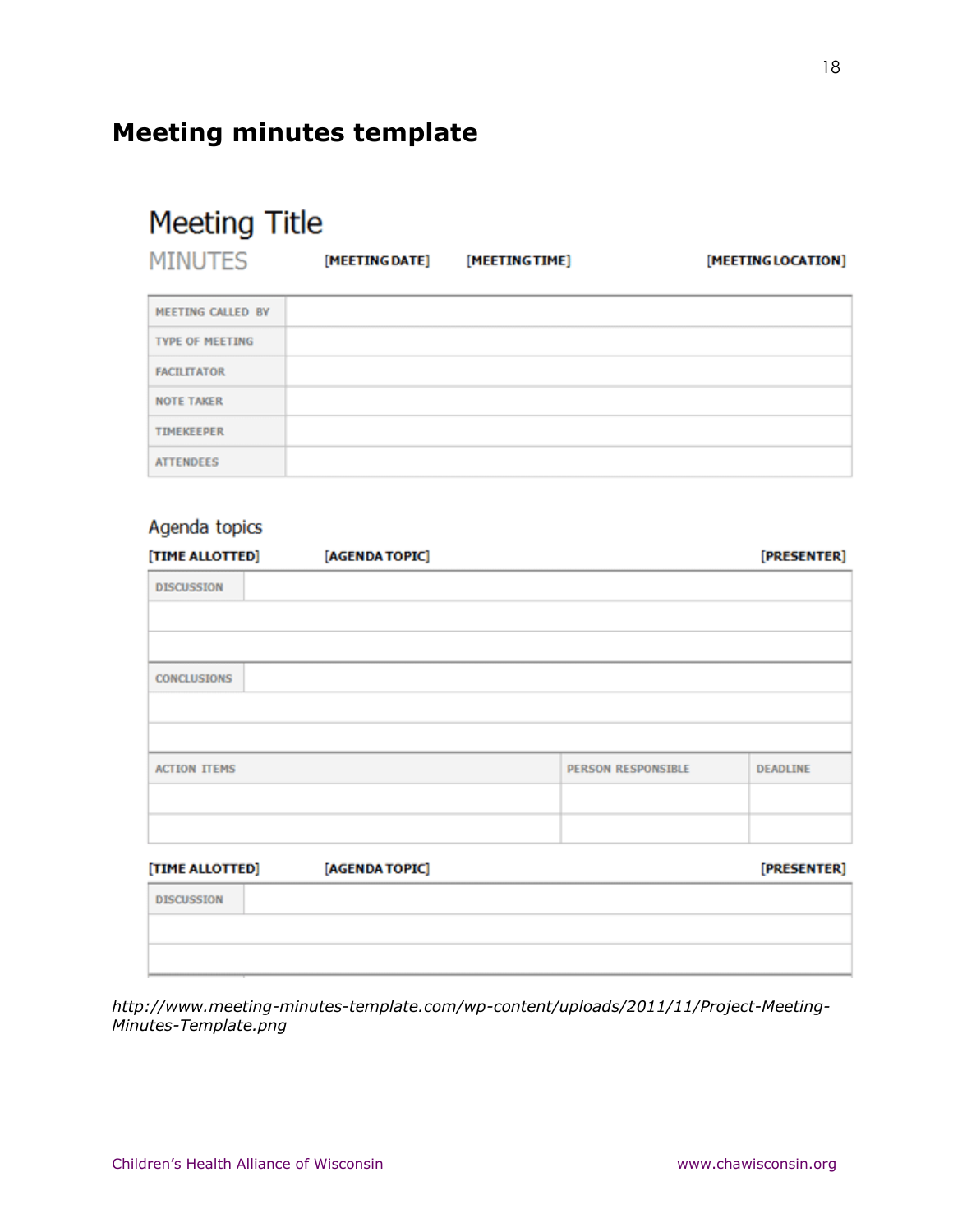# **Meeting Minutes**

(Company Name)

(Company Logo)

| Meeting Name |  |
|--------------|--|
| Meeting Date |  |
| Meeting Time |  |
| Venue        |  |
| Attendees    |  |

| Meeting Notes |  |
|---------------|--|
|               |  |
|               |  |
|               |  |
|               |  |
|               |  |

| <b>Action Items</b> |             |             |        |
|---------------------|-------------|-------------|--------|
| <b>No</b>           | Description | Responsible | Due by |
|                     |             |             |        |
|                     |             |             |        |
|                     |             |             |        |

| New or Updated Issues |           |             |       |  |
|-----------------------|-----------|-------------|-------|--|
| <b>Issue/Action</b>   | Raised By | <b>Type</b> | Owner |  |
|                       |           |             |       |  |

*http://www.sampletemplate.net/wp-content/uploads/image-template/committee-meetingminutes-template.jpg*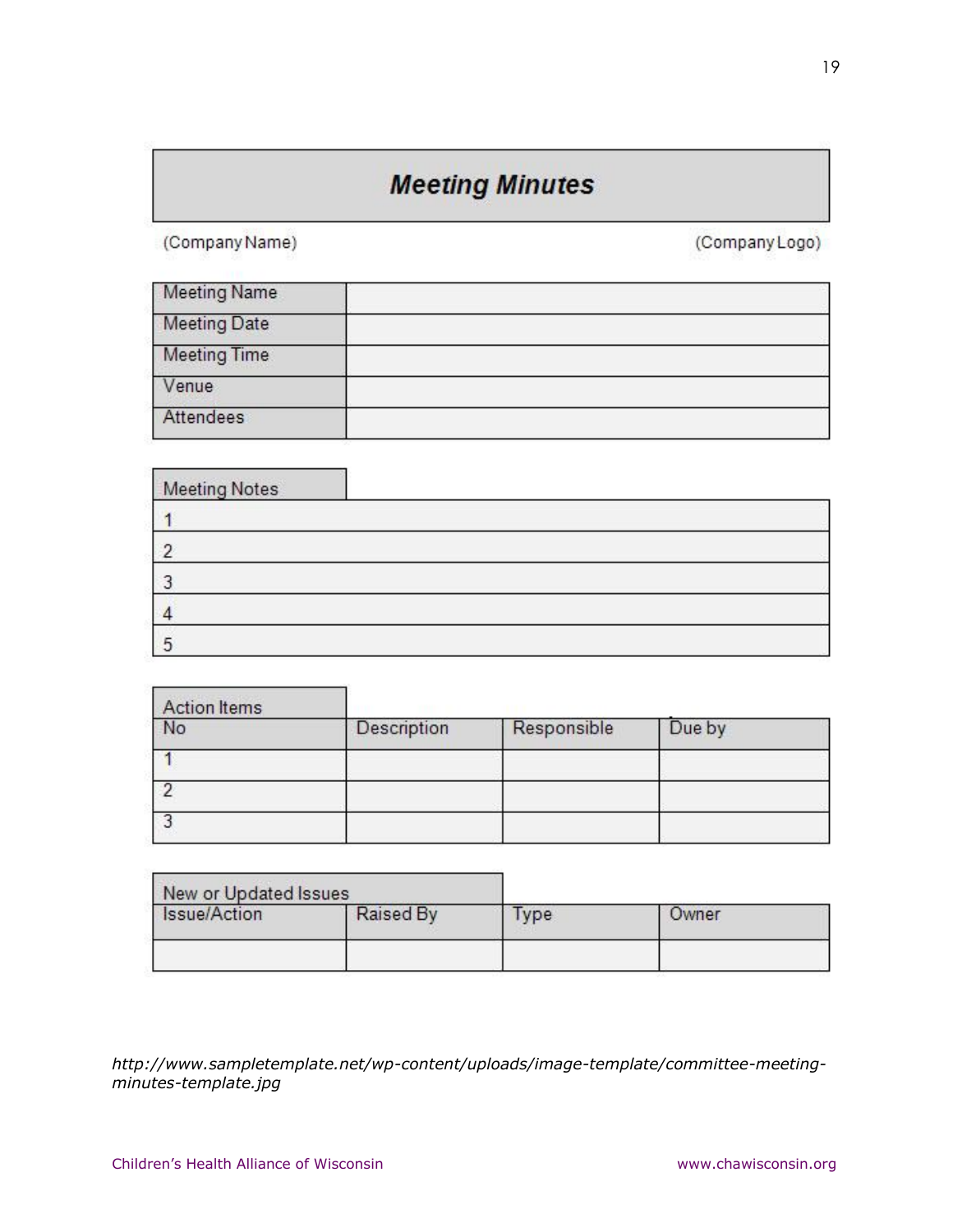# <span id="page-19-0"></span>**Maintaining a strong coalition**

## **Sustainability self-assessment**

For each statement, circle the number that represents your view of the **current status** of the coalition.

<span id="page-19-1"></span>

| <b>Vision/Mission/Goals</b>                                                                                     |                | <b>Strongly Agree</b> |                | <b>Strongly Disagree</b> |              |  |  |
|-----------------------------------------------------------------------------------------------------------------|----------------|-----------------------|----------------|--------------------------|--------------|--|--|
| The coalition's vision/mission/goals include<br>increasing consumer access to resources for<br>oral health care | 4              | 3                     | $\overline{2}$ | 1                        | $\mathbf 0$  |  |  |
| The coalition re-visits the mission and vision<br>and adjusts goals at least yearly                             | $\overline{4}$ | 3                     | 2              | 1                        | $\mathbf 0$  |  |  |
| Partners can articulate the purpose and goals<br>of the coalition to the community                              | 4              | 3                     | 2              | 1                        | $\Omega$     |  |  |
| Coalition decisions relate back to the<br>vision/mission                                                        | $\overline{4}$ | 3                     | $\overline{2}$ | 1                        | $\Omega$     |  |  |
| Add scores for Vision/Mission/Goals=                                                                            |                | x2.5                  |                |                          |              |  |  |
| <b>Total</b>                                                                                                    |                |                       |                |                          |              |  |  |
| Leadership                                                                                                      |                | <b>Strongly Agree</b> |                | <b>Strongly Disagree</b> |              |  |  |
| All coalition partners participate in selecting<br>the leader or leaders                                        | 4              | 3                     | $\overline{2}$ | 1                        | $\mathbf 0$  |  |  |
| Coalition roles and responsibilities are clearly<br>delineated                                                  | $\overline{4}$ | 3                     | $\overline{2}$ | 1                        | 0            |  |  |
| Coalition tasks are delegated with clear<br>accountability for their completion                                 | 4              | 3                     | $\overline{2}$ | 1                        | 0            |  |  |
| The coalition has a leadership succession<br>plan                                                               | $\overline{4}$ | 3                     | $\overline{2}$ | $\mathbf{1}$             | $\mathbf{0}$ |  |  |
| Add scores for Leadership=________ x2.5<br><b>Total</b>                                                         |                |                       |                |                          |              |  |  |
| <b>Partner</b><br><b>Recruitment/Retention/Recognition</b>                                                      |                | <b>Strongly Agree</b> |                | <b>Strongly Disagree</b> |              |  |  |

| <b>Recruitment/Retention/Recognition</b>                  |   |   |             |   |
|-----------------------------------------------------------|---|---|-------------|---|
| Coalition partners/members represent the                  |   |   |             |   |
| diverse interests and expertise within the                | 4 | З |             |   |
| community                                                 |   |   |             |   |
| New members are recruited every year                      | 4 | З |             |   |
| Partners/members feel that their work is                  | 4 | 3 |             | O |
| valued                                                    |   |   |             |   |
| Partners/members feel pride in what is being              | 4 | 3 |             |   |
| accomplished                                              |   |   |             |   |
| Add scores for Partner Recruitment/Retention/Recognition= |   |   | <b>x2.5</b> |   |
| Total                                                     |   |   |             |   |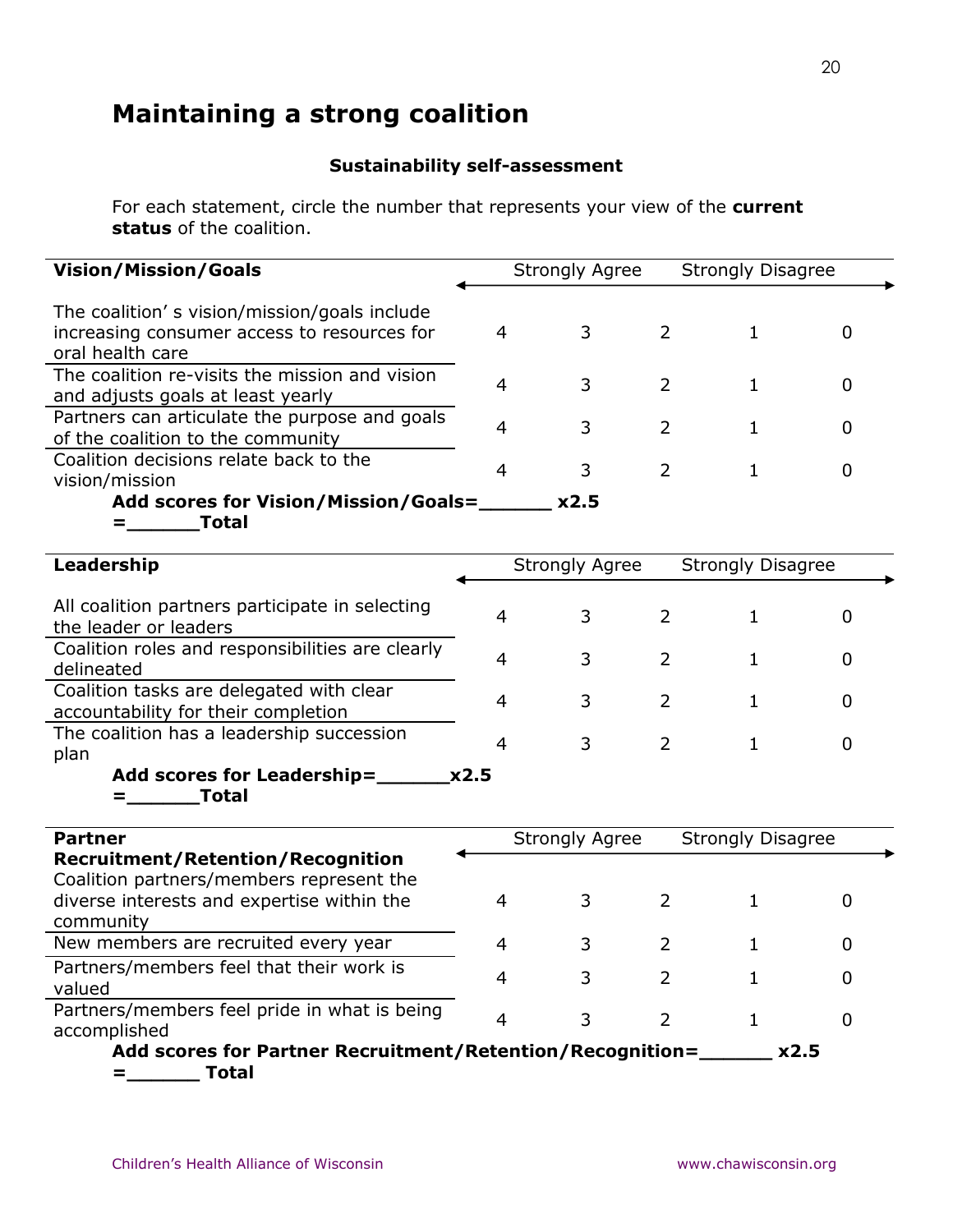<span id="page-20-0"></span>

| <b>Coalition Building/Teamwork</b>                                                                                                                                                                                             | <b>Strongly Agree</b> |                       |                |                          |                  |  |
|--------------------------------------------------------------------------------------------------------------------------------------------------------------------------------------------------------------------------------|-----------------------|-----------------------|----------------|--------------------------|------------------|--|
|                                                                                                                                                                                                                                |                       |                       |                | <b>Strongly Disagree</b> |                  |  |
| All members/partner agencies participate in<br>the decision making and planning process                                                                                                                                        | $\overline{4}$        | 3                     | 2              | 1                        | $\overline{0}$   |  |
| A representative majority of members (or<br>steering committee members) participate in<br>coalition activities                                                                                                                 | 4                     | 3                     | $\overline{2}$ | $\mathbf{1}$             | $\mathbf 0$      |  |
| There is periodic, ongoing communication<br>between meetings                                                                                                                                                                   | $\overline{4}$        | 3                     | $\overline{2}$ | 1                        | 0                |  |
| Coalition goals focus on non-competitive<br>issues so that all members/partner agencies<br>can support them                                                                                                                    | 4                     | 3                     | 2              | 1                        | 0                |  |
| Add scores for Coalition Building/Teamwork=                                                                                                                                                                                    |                       | x2.5                  |                |                          |                  |  |
| <b>Total</b>                                                                                                                                                                                                                   |                       |                       |                |                          |                  |  |
| <b>Consumer/Community Involvement</b>                                                                                                                                                                                          |                       | <b>Strongly Agree</b> |                | <b>Strongly Disagree</b> |                  |  |
|                                                                                                                                                                                                                                |                       |                       |                |                          |                  |  |
| The coalition has ongoing mechanisms to<br>learn from consumers and healthcare<br>professionals about their concerns,<br>preferences, needs and wishes for end-of-life                                                         | 4                     | 3                     | $\overline{2}$ | 1                        | $\mathbf 0$      |  |
| issues<br>Healthcare consumers participate in coalition<br>planning and programs                                                                                                                                               | $\overline{4}$        | 3                     | 2              | 1                        | $\mathbf 0$      |  |
| Add scores for Community Involvement=<br><b>Total</b>                                                                                                                                                                          |                       | x <sub>5</sub>        |                |                          |                  |  |
| <b>Evaluation</b>                                                                                                                                                                                                              |                       | <b>Strongly Agree</b> |                | <b>Strongly Disagree</b> |                  |  |
| Coalition activities and goals are evaluated<br>regularly based on member/partner<br>definitions of "success"                                                                                                                  | 4                     | 3                     | 2              | 1                        | $\boldsymbol{0}$ |  |
| Evaluation information is used to inform<br>future planning and implementation<br>Add scores for Evaluation=<br>x5                                                                                                             | 4                     | 3                     | $2^{\circ}$    | $\mathbf{1}$             | 0                |  |
| Total<br>=                                                                                                                                                                                                                     |                       |                       |                |                          |                  |  |
| <b>Funding</b>                                                                                                                                                                                                                 |                       | <b>Strongly Agree</b> |                | <b>Strongly Disagree</b> |                  |  |
| Ongoing fundraising includes a variety of<br>strategies (grants, donations,<br>member/partners)                                                                                                                                | 4                     | 3                     | $2^{\circ}$    | $\mathbf{1}$             | 0                |  |
| The coalition maintains a budget for ongoing<br>and future activities<br>Add scores for Funding=___________x5<br>_Total<br>= 2000 = 2000 = 2000 = 2000 = 2000 = 2000 = 2000 = 2000 = 2000 = 2000 = 2000 = 2000 = 2000 = 2000 = | 4                     | 3                     | $\overline{2}$ | 1                        | 0                |  |
|                                                                                                                                                                                                                                |                       |                       |                |                          |                  |  |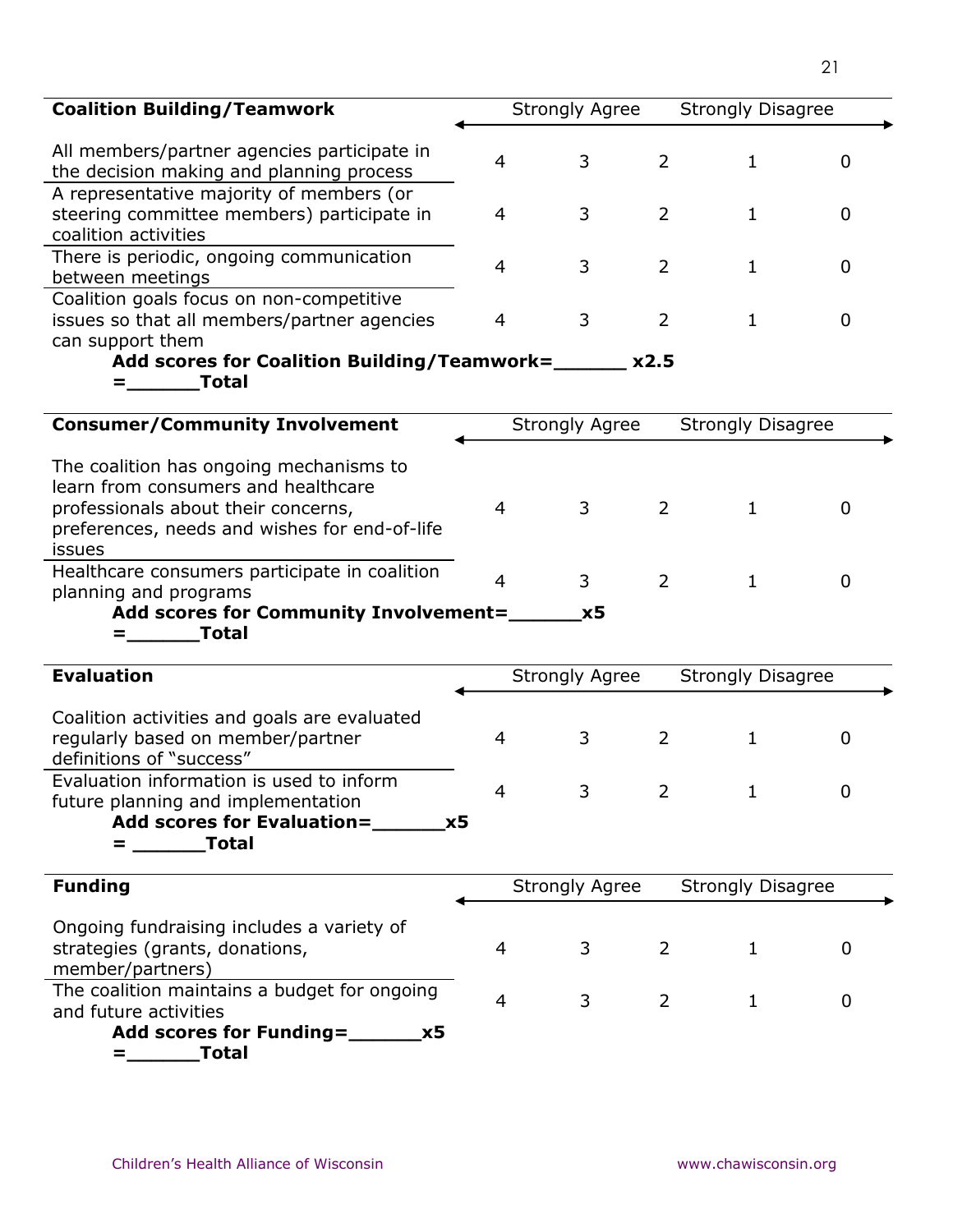Add the total scores in each category of coalition sustainability. (The maximum total score in each category is 40.):

| Vision/Mission/Goals score                         |  |
|----------------------------------------------------|--|
| Leadership score                                   |  |
| Membership Recruitment/Retention/Recognition score |  |
| Coalition Building/Teamwork score                  |  |
| Community Involvement score                        |  |
| <b>Evaluation score</b>                            |  |
| Funding score                                      |  |
|                                                    |  |

## **Total Coalition Sustainability Score=\_\_\_\_\_**

| <b>Score</b> | <b>Sustainability Assessment</b>                                                                                                                                                                                                                                                                      |
|--------------|-------------------------------------------------------------------------------------------------------------------------------------------------------------------------------------------------------------------------------------------------------------------------------------------------------|
| 210-280      | <b>Coalition is very strong!</b> Be sure that all areas receive ongoing<br>attention to ensure ongoing coalition sustainability                                                                                                                                                                       |
| 175-210      | Coalition is moving in the right direction. However, more could<br>be done to strengthen operations and ensure sustainability. What<br>strengths can you build upon? What weak areas need immediate<br>attention?                                                                                     |
| 141-175      | Coalition needs to dedicate time and resources to<br>infrastructure and operations. Develop action plans related to<br>each area of emphasis listed below.                                                                                                                                            |
| 71-140       | Coalition urgently needs to develop infrastructure and<br><b>operations.</b> If you don't have a strategic plan, create one. If you<br>have one, review it to see where you need to revise goals, strategies<br>and tasks, particularly as they relate to coalition operations and<br>sustainability. |
| $0 - 70$     | <b>Coalition may not be "alive" much longer.</b> A strategic planning<br>session is a must!                                                                                                                                                                                                           |

### *Next Steps*

Review the assessment and compare coalition strengths and weaknesses to your strategic plan. Be sure your plan includes the following areas of emphasis:

- o Vision/Mission/Goals
- o Leadership
- o Membership Recruitment/Retention/Recognition
- o Coalition Building/Teamwork
- o Community Involvement
- o Evaluation
- o Funding

Develop action plans specific to items that are rated lower on the list. Repeat this assessment every six months.

### *http://www.caringinfo.org/i4a/pages/index.cfm?pageid=338*

*Modified from the Sustainability Questionnaire from Hospice of the Florida Suncoast. Copyright, 2008, Caring Connections, National Hospice and Palliative Care Organization*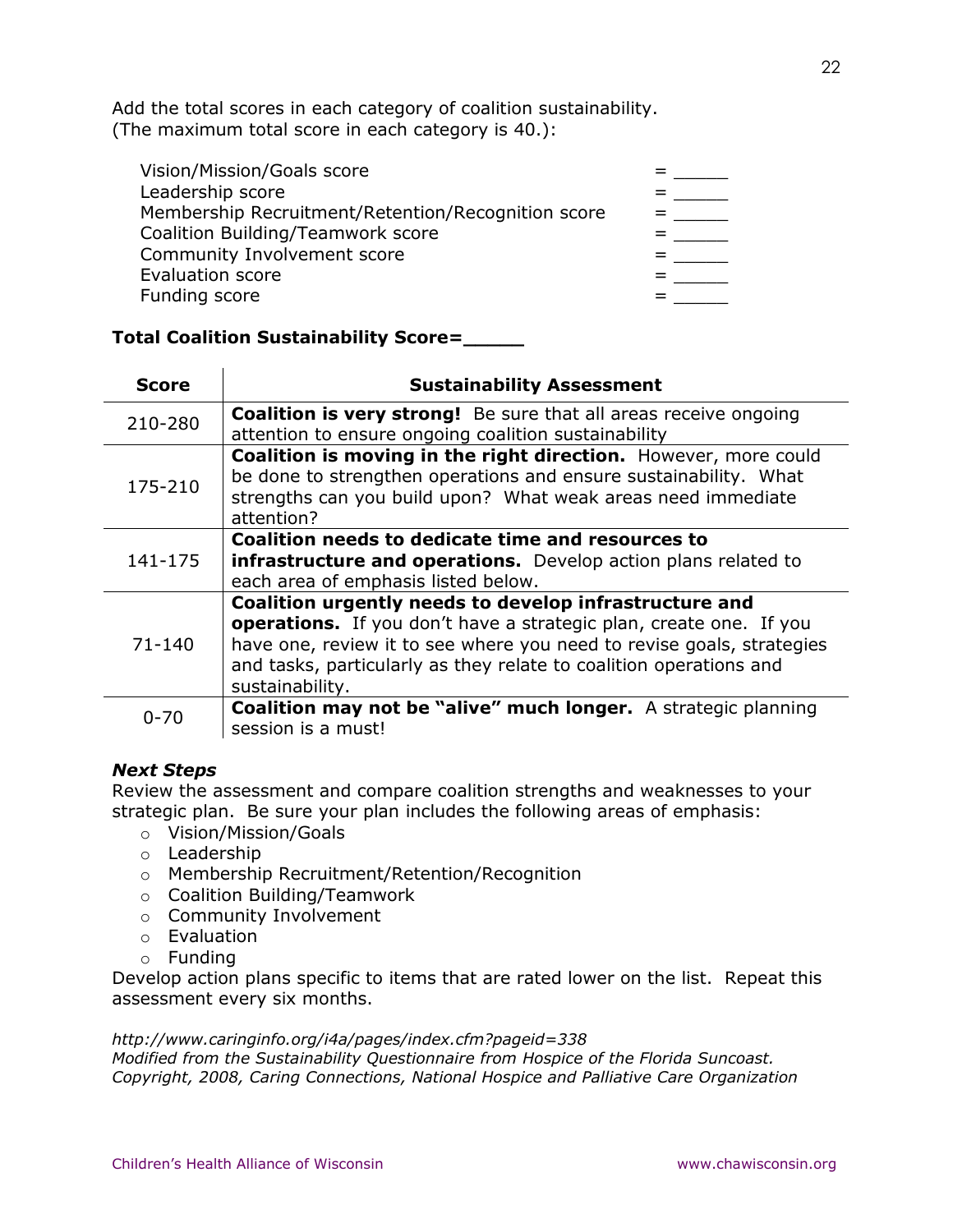# <span id="page-22-0"></span>**For fun– team building activities**

## *Communication activities*

#### **Two Truths and a Lie**

Time Required: 15-30 minutes

Start out by having every team member secretly write down two truths about themselves and one lie on a small piece of paper – Do not reveal to anyone what you wrote down! Once each person has completed this step, allow 10-15 minutes for open conversation – much like a cocktail party – where everyone quizzes each other on their three questions. The idea is to convince others that your lie is actually a truth; while on the other hand, you try to guess other people's truths/lies by asking them questions. Don't reveal your truths or lie to anyone – even if the majority of the office already has it figured out! After the conversational period, gather in a circle and one by one repeat each one of your three statements and have the group vote on which one they think is the lie. You can play this game competitively and award points for each lie you guess or for stumping other players on your own lie. This game helps to encourage better communication in the office, as well as it lets you get to know your coworkers better.

#### **Life Highlights Game**

Time Required: 30 minutes

This is an excellent icebreaker activity that's perfect for small and large groups alike. Begin by asking each participant to close their eyes for one minute and consider the best moments of their lives. This can include moments they've had alone, they've shared with family or friends; these moments can pertain to professional successes, personal revelations, or exciting life adventures. After the participants have had a moment to run through highlights of their lives, inform them that their search for highlights is about to be narrowed. Keeping their eyes closed, ask each participant to take a moment to decide what 30 seconds of their life they would want to relive if they only had thirty seconds left in their life. The first part of the activity enables participants to reflect back on their lives, while the second part (which we'll discuss in a moment) enables them to get to know their coworkers on a more intimate level. The second portion of the game is the "review" section. The leader of the activity will ask each and every participant what their 30 seconds entailed and why they chose it, which will allow participants to get a feel for each other's passions, loves, and personalities.

### **Coin Logo**

Time Required: 5-10 minutes

Begin by asking all participants to empty their pockets, purses, and wallets of any coins they may have and place them on the table in front of them. If someone doesn't have any coins or only has very few, others in the room can share their coins with them. Instruct each person to create their own personal logo using the coins in front of them in just one minute. Other materials they may have on them,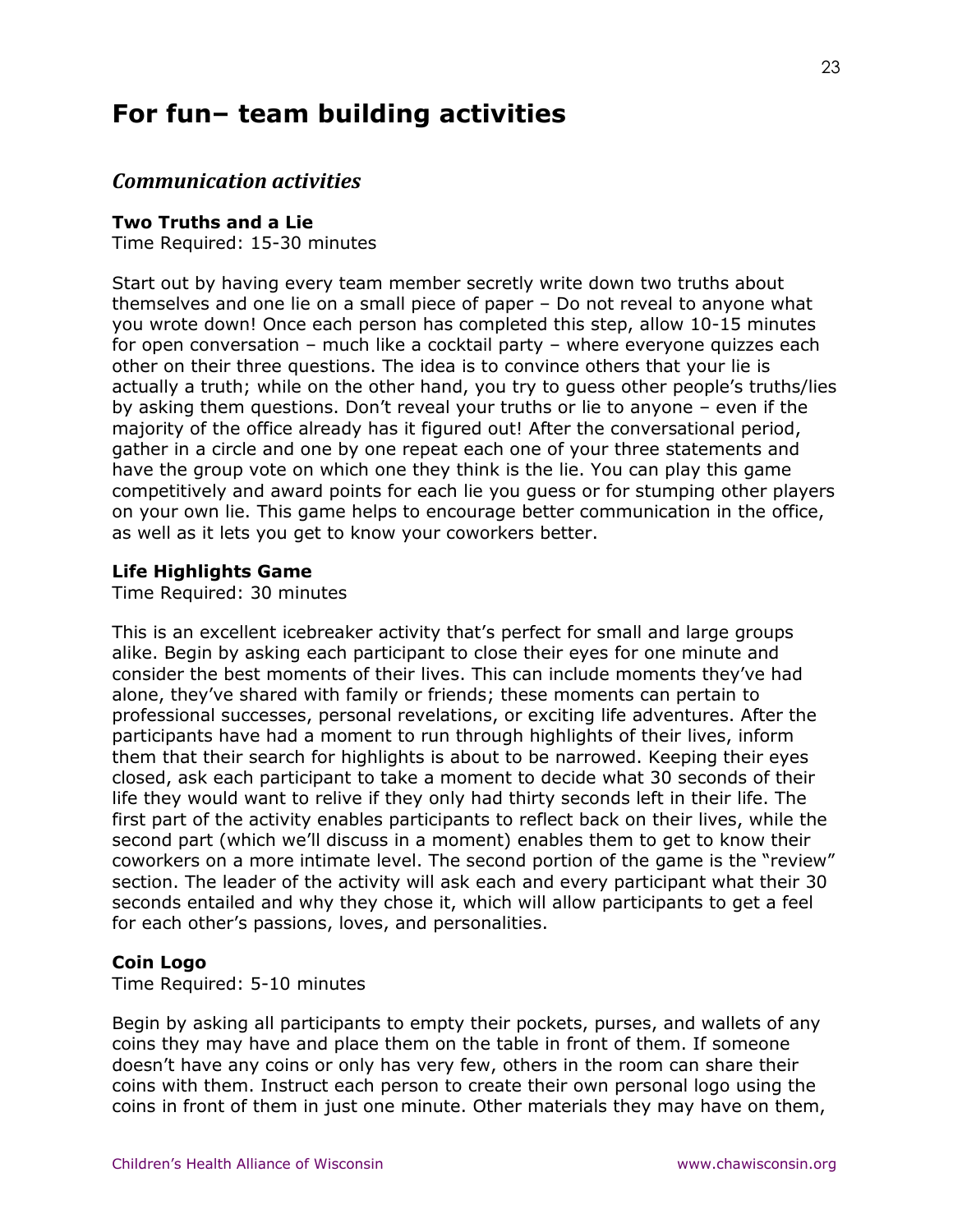such as pens, notebooks, wallets, etc. can also be used in creation of the logo. If there is a particularly large group, people can be broken up into teams of 3-6 people and instructed to create a logo that represents them as a team or the whole room can gather to use the coins to create a logo for the

organization/group/department/etc. Each solitary participant can explain their logo to the group or if the room was split into groups, the leader can have each group discuss what led to the team logo and what it says about them. Not only does this activity promote self and mutual awareness, but it also enables participants to get to know each other on a more personal level.

### **The One Question Ice Breaker Activity**

Time Required: 15-20 minutes

This icebreaker not only gets coworkers talking to each other, but it also gets them working with one another. It's quite simple: the leader gets to decide the situation the question will pertain to. Example situations include babysitting, leading the company, or being married. After pairing participants into teams, the leader will pose this question: If you could ask just one question to discover a person's suitability for (insert topic here), what would your question be? Say the leader chose to go with a marriage situation. That means each person in a two-person team would come up with one question that would help them discover whether or not their partner was suitable to be married to them. If the topic was babysitting, each team member would have to come up with just one question whose answer would help them determine whether or not the person was suitable to babysit their child. This icebreaking activity can also get mixed up by issuing one situation for the entire group or allocating a different situation to each team member or pair to work on. Depending on the situation chosen, the activity can be very fun, but it can also demonstrate that crucial questions should be developed properly.

### **Classification Game**

Time Required: 10-15 minutes

The classification game can be a quick icebreaker or a more complex activity. For the purposes of this example, we will treat this activity as a quick icebreaker. Before splitting the room into teams of four, explain the concept of "pigeon-holing someone," which means classifying someone as something or stereotyping someone. It should be made clear that this type of classification is subjective and unhelpfully judgmental. Instruct the participants to introduce themselves to those in their team and quickly discuss some of their likes, dislikes, etc. After the introductions, reveal to the teams that it will be their job to discover how they should classify themselves- as a team- into two or three subgroups by using criteria that contains no negative, prejudicial, or discriminatory judgments. Examples of these subgroups can include night owls and morning people, pineapple pizza lovers and sushi lovers, etc. This activity encourages coworkers to get to know each other better and enables them to collectively consider the nature of all individuals within the team.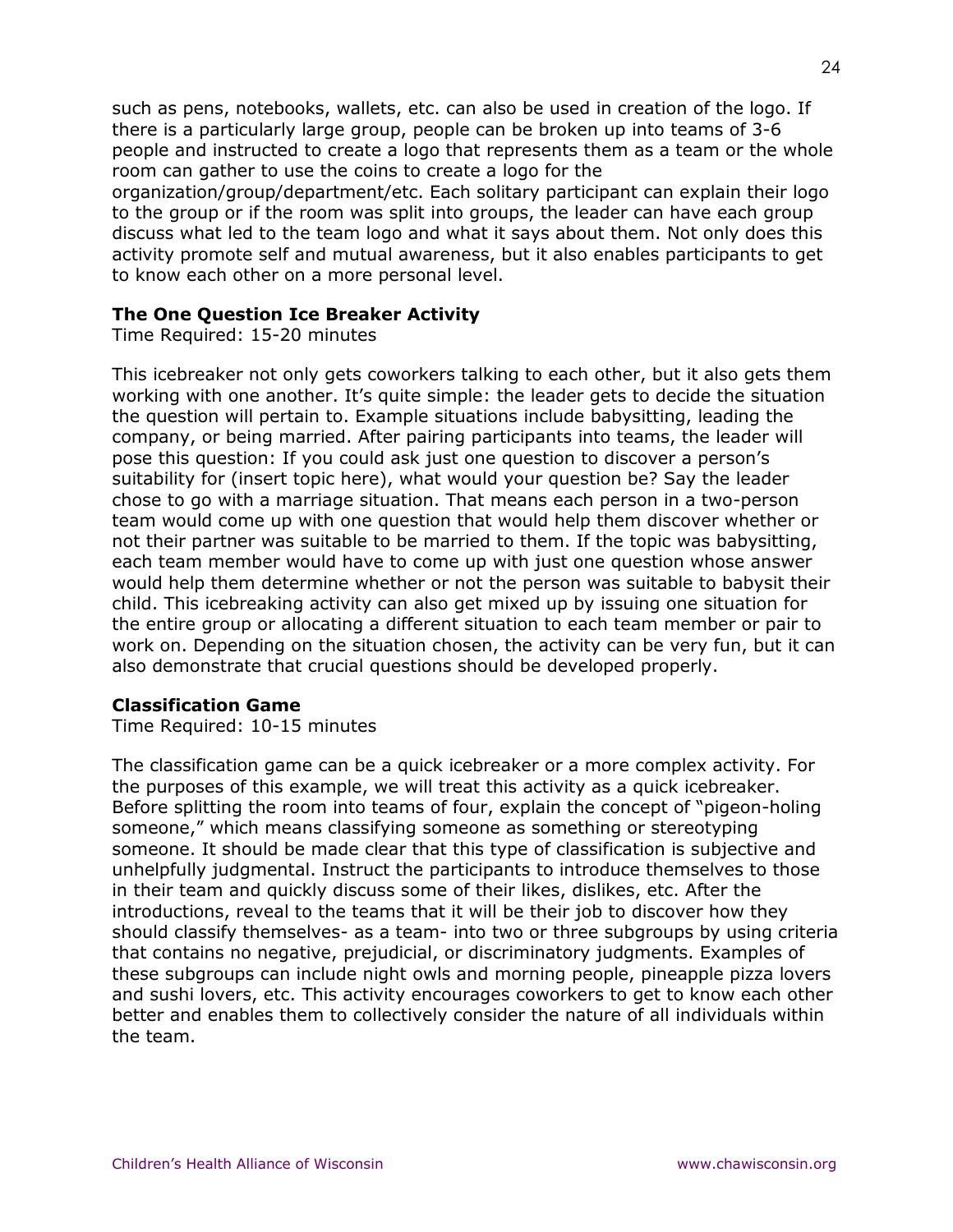## *Problem solving activities*

### **Picture Pieces Game**

Time Required: 30 minutes

This problem solving activity requires that the leader choose a well known picture or cartoon that is full of detail. The picture needs to be cut into as many equal squares as there are participants in the activity. Each participant should be given a piece of the "puzzle" and instructed to create an exact copy of their piece of the puzzle five times bigger than its original size. They are posed with the problem of not knowing why or how their own work affects the larger picture. The leader can pass out pencils, markers, paper, and rulers in order to make the process simpler and run more smoothly. When all the participants have completed their enlargements, ask them to assemble their pieces into a giant copy of the original picture on a table. This problem solving activity will teach participants how to work in a team and it demonstrates divisionalized 'departmental' working, which is the understanding that each person working on their own part contributes to an overall group result.

### **Sneak a Peek Game**

Time Required: 10 minutes

This problem solving activity requires little more than a couple of sets of children's building blocks. The instructor will build a small sculpture with some of the building blocks and hide it from the group. The participants should then be divided into small teams of four. Each team should be given enough building material so that they can duplicate the structure you've already created. The instructor should then place their sculpture in an area that is an equal distance from all the groups. One member from each team can come up at the same time to look at the sculpture for ten seconds and try to memorize it before returning to their team. After they return to their teams, they have twenty-five seconds to instruct their teams about how to build an exact replica of the instructor's sculpture. After one minute of trying to recreate the sculpture, another member from each team can come up for a "sneak a peek" before returning to their team and trying to recreate the sculpture. The game should be continued in this pattern until one of the team's successfully duplicates the original sculpture. This game will teach participants how to problem solve in a group and communicate effectively.

### **Zoom**

Time Required: 30 minutes

This problem solving activity requires the wordless, picture book entitled, "Zoom" by Istvan Banyai. This book features 30 sequential pictures that work together to form a narrative. The book should be fairly easy to find, as it's been published in over 18 countries. The pictures can even be laminated to prolong their usage. Hand out one picture to each participant, making sure a continuous sequence is being used. Explain to the participants that they can only look at their own pictures and must keep their picture hidden from other participants. Time should be given for the participants to study their pictures because each picture will contain important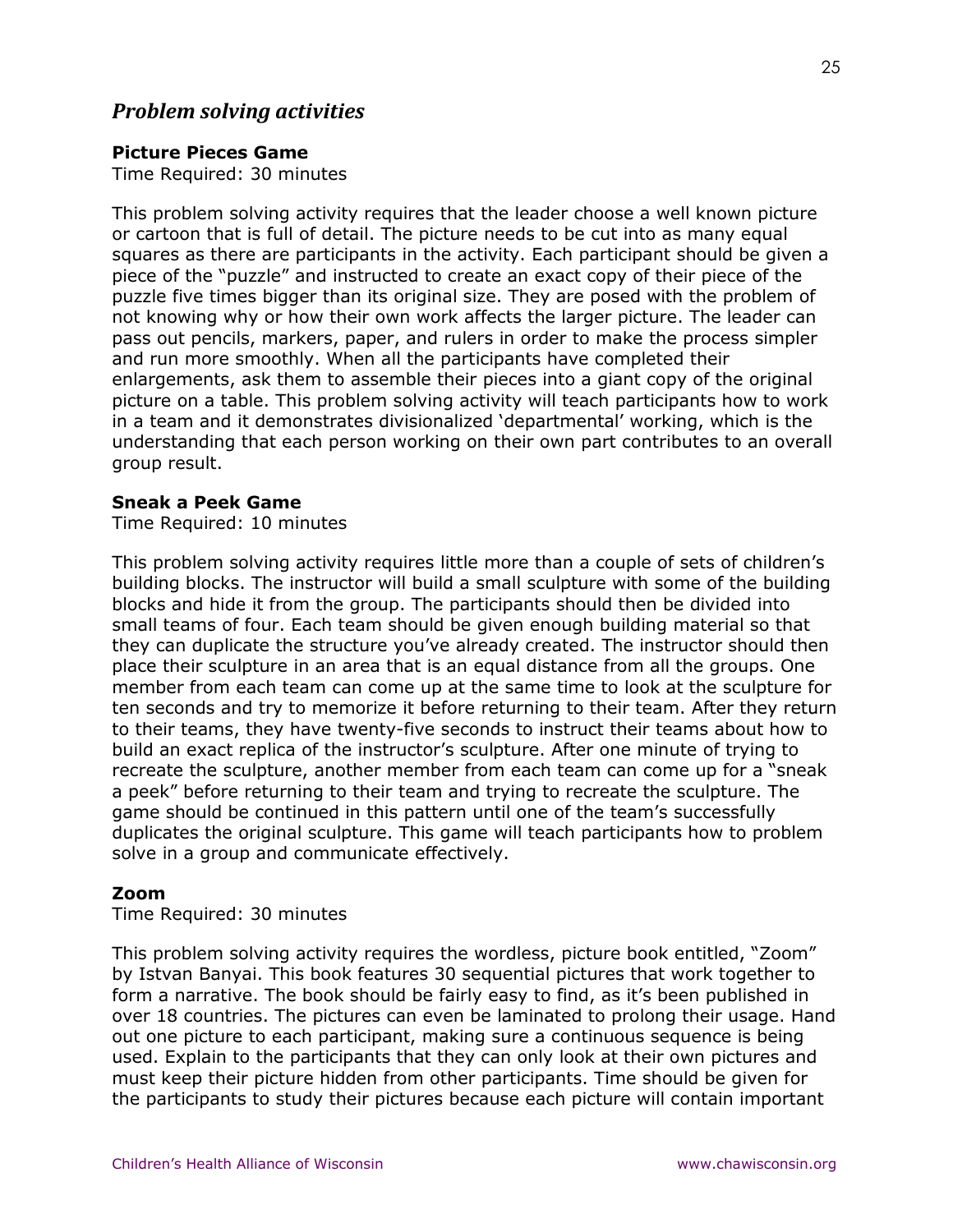information that will help the participants solve the problem of putting them into order. The ultimate goal is for the group to place the pictures in sequential order without looking at one another's pictures. The participants can talk to each other and discuss what is featured in their picture. This activity brings coworkers together and gets them communicating with the common goal of solving a problem, but it also allows for leaders to emerge and take control of the task.

### **The Great Egg Drop**

Time Required: 2 hours

This messy, yet classic and engaging problem solving activity requires splitting the room into two large groups with the task of building an egg package that can sustain an eight foot drop. A variety of tools and other materials should be provided to the teams. After the packages have been built, each team must also present a 30-second advert for their package, highlighting why it's unique and how it works. At the conclusion of the presentations, each group will have to drop their egg using their package to see if it really works. Aside from teaching the groups to work together and communicate, it also brings them together with the common goal of both winning the egg drop and successfully creating an egg package.

### **Create your Own Team Building Activities**

Time Required: 1 hour

The group leader should present participants with this fake problem: The hour was going to be spent doing a problem solving activity, but as the group leader- you don't know any and you don't want to do one that the participants have already heard or tried previously. The goal- or problem- then, is to have each group of participants come up with a new problem solving activity that they've invented themselves. Groups should be no larger than four or five people and at the end of the hour; each group must come up and present their new problem solving activity. Aside from being a problem solving activity in and of itself, this activity also promotes creativity, communication, trust, and time management, among other things.

*http://www.huddle.com/blog/team-building-activities/*